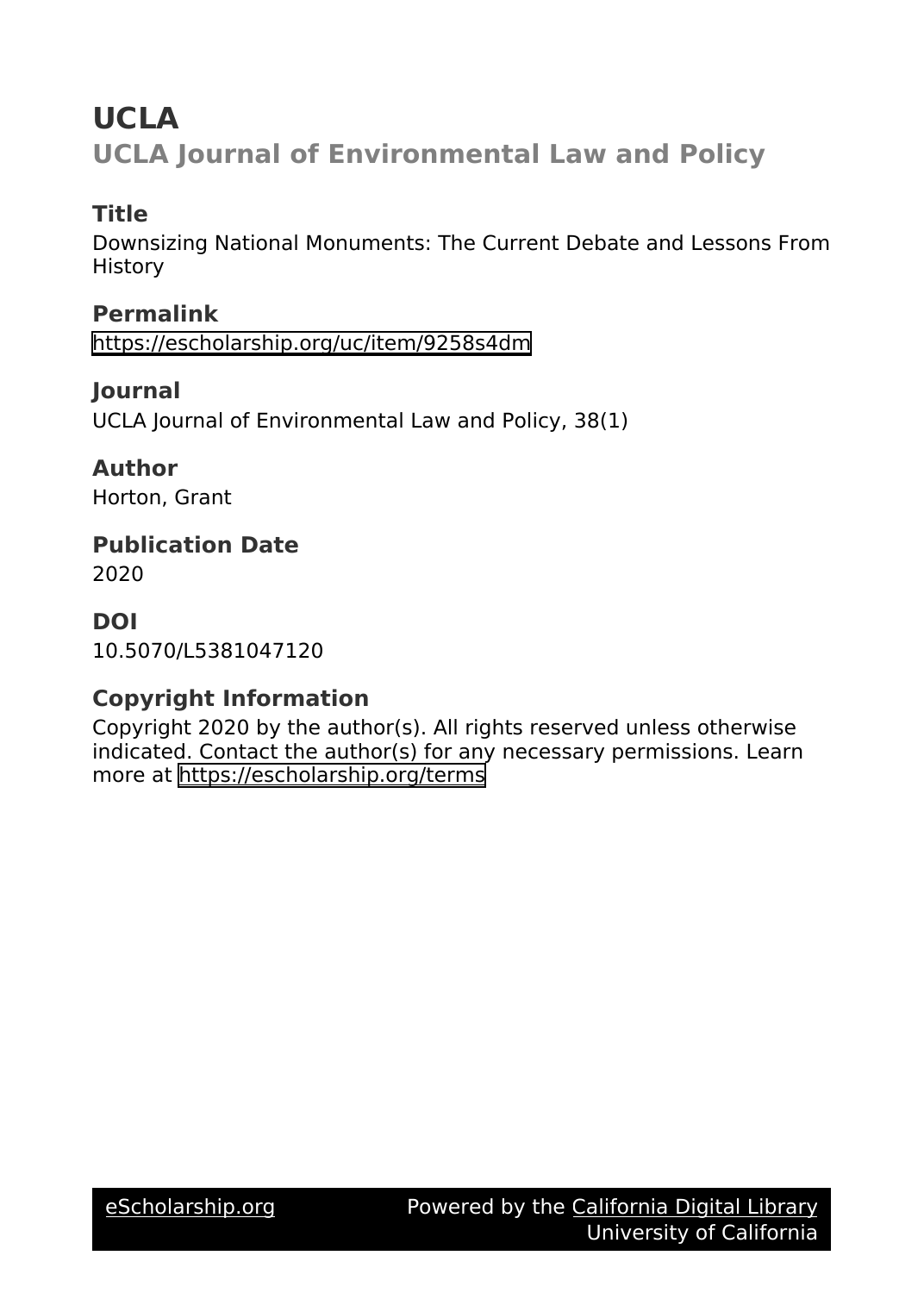## **Downsizing National Monuments: The Current Debate and Lessons From History**

### *Grant Horton*

#### TABLE OF CONTENTS

|     |                                                                                                                       | 79 |
|-----|-----------------------------------------------------------------------------------------------------------------------|----|
| L   | <b>CHALLENGES TO NATIONAL MONUMENT DESIGNATIONS</b>                                                                   |    |
|     | A. National Monument Designations: A History of Presidential                                                          |    |
|     |                                                                                                                       |    |
| H.  | EXPANDING JUDICIAL REVIEW: COURTS SHOULD LOOK<br>TO HOW CONGRESS AND THE PRESIDENT HAVE BEEN TREATED                  |    |
|     |                                                                                                                       |    |
|     | A. Courts Have Consistently Interpreted Congress's Powers<br>B. Courts Have More Rigorously Questioned and Challenged |    |
|     |                                                                                                                       |    |
| TH. | APPLYING THE HISTORY OF THE PROPERTY CLAUSE TO REDUCING                                                               |    |
|     |                                                                                                                       |    |

#### **INTRODUCTION**

Since the day he was sworn into office as the forty-fifth president of the United States, President Donald Trump has ignited fierce and daily controversy. Many of the president's statements, such as his comments about undocumented immigrants and white supremacists, have alarmed people and enflamed passions across the country. Other statements made by President Trump, such as his twitter tirades about voter fraud, media bias, and the impeachment process, have threatened to undermine the public's faith in our country's democratic institutions. Yet, President Trump's actions are likely to have even more significant and lasting impacts than his rhetoric. Some of the president's most recent and controversial actions—like his declaration of a National Emergency to secure funds to build a wall on the country's southern border—have revived longstanding debates about presidential power and federal management of public lands.<sup>1</sup>

<sup>1.</sup> *See* Charlie Savage and Robert Pear, *16 States Sue to Stop Trump's Use of Emergency Powers to Build Border Wall*, N.Y. Times (Feb. 18, 2019), https://www.nytimes.com/2019/02/18/ © 2020 Grant Horton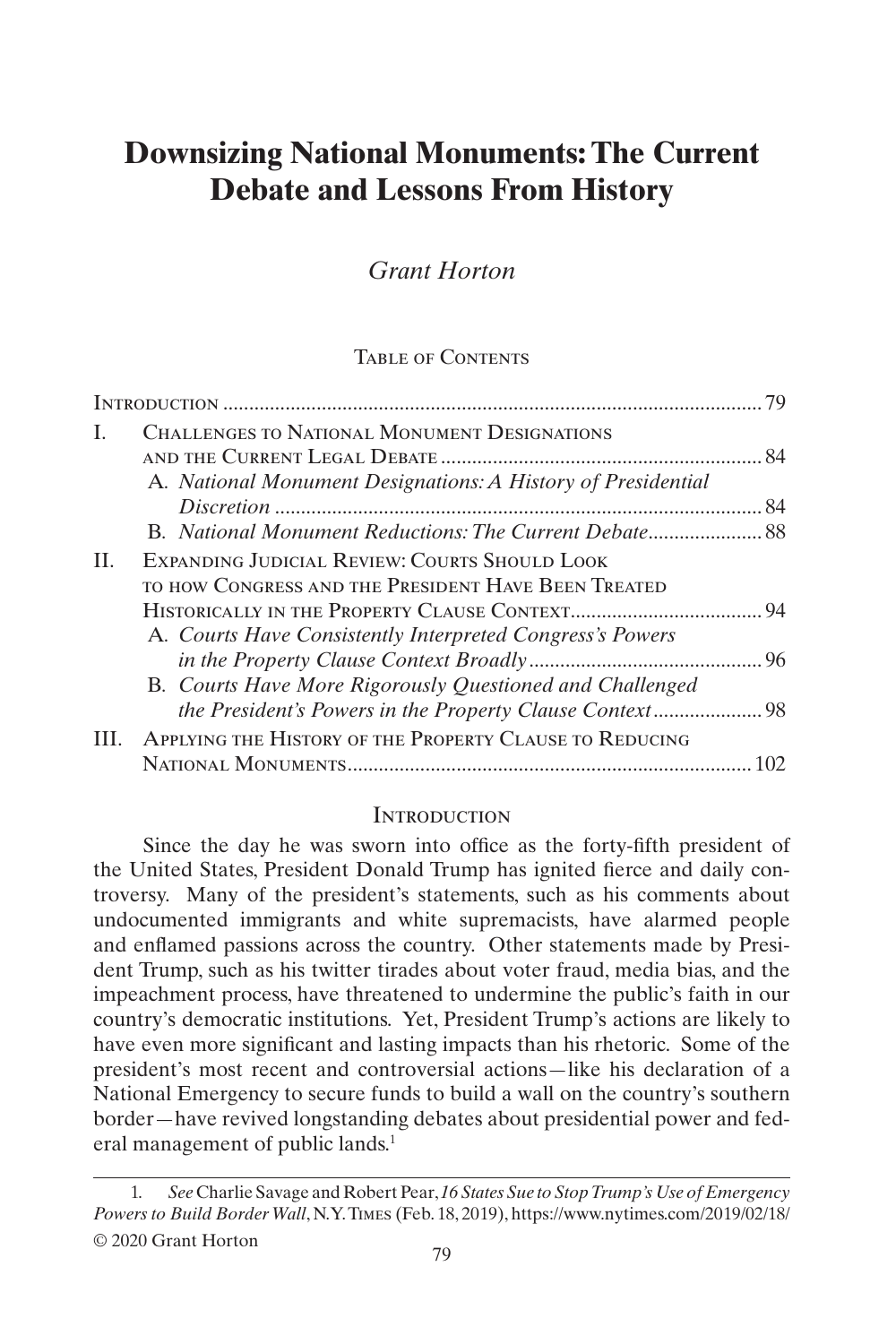One of the most publicized and controversial actions President Trump has taken with respect to federal public lands since assuming office involves the reduction of national monuments. During the 2016 presidential campaign, Trump promised repeatedly to undo various actions by President Barack Obama and to open up more federal lands to oil and gas production.<sup>2</sup> On April 26, 2017, President Trump took the first step toward fulfilling these promises by issuing Executive Order 13792, titled "Review of Designations Under the Antiquities Act."3 The order directed the Secretary of the Interior to conduct a review of all national monuments designated since 1996 that covered at least 100,000 acres and to provide a report to the president with recommendations for reductions to any monuments the Secretary deemed as not "made in accordance with the requirements and original objectives" of the Antiquities Act.4 The order also empowered the Secretary of the Interior to review and make recommendations regarding any national monuments established since 1996 for which "the Secretary determines that the designation or expansion was made without adequate public outreach and coordination with relevant stakeholders."5 The order singled out Bears Ears—a national monument established by President Obama covering about 1.35 million acres in Utah—as one of the first national monuments to be considered for reduction.<sup>6</sup>

On June 10, 2017, after holding a four-day listening tour in Utah to hear from community representatives, former Secretary of the Interior Ryan Zinke submitted an interim report to the president recommending that Trump declare significant reductions to Bears Ears National Monument.<sup>7</sup> President Trump

us/politics/national-emergency-lawsuits-trump.html [https://perma.cc/9VUT-ACV9]. After President Trump declared a National Emergency on February 15, 2019 in an attempt to divert \$3.6 billion in military construction funds for his proposed border wall, a coalition of 16 states including California and New York challenged the president's actions in court. *Id*. The states claim the president overstepped his constitutional authority by circumventing Congress. *Id*.; *see also* Michael Tackett, *Trump Issues First Veto After Congress Rejects Border Emergency*, N.Y. Times (Mar. 15, 2019), https://www.nytimes.com/2019/03/15/us/ politics/trump-veto-national-emergency.html [https://perma.cc/JU4T-QTXA] (discussing President Trump's veto of a Senate resolution which attempted to overturn the diversion of funds for the border wall).

2. *See* Noah Bierman, *Donald Trump Promises To "Lift The Restrictions on American Energy" in Appeal to Fracking Industry*, L.A. Times (Sept. 22, 2016), https://www.latimes.com/ politics/la-fi-trump-fracking-20160922-snap-story.html [https://perma.cc/HU6N-YTD5].

3. Exec. Order No. 13,792, 82 Fed. Reg. 20,429 (Apr. 26, 2017).

4. *Id.*; *see also* 54 U.S.C. § 32030 *et seq.* (2012). The language used in the Antiquities Act describes the Act's requirements and objectives broadly, allowing the president to designate "historic landmarks, historic and prehistoric structures, and other objects of historic or scientific interest" on public lands as national monuments, though facially requiring that these designations be limited in size to the "smallest area compatible" with proper management of the objects to be protected. *See infra* notes 27–28 and accompanying text.

5. Exec. Order No. 13,792, 82 Fed. Reg. 20,429*.*

6. *Id.*

7. Memorandum from Ryan K. Zinke, Sec'y of the Interior, to President Donald Trump, *Interim Report Pursuant to Executive Order 13,792* (June 10, 2017), https://www.doi.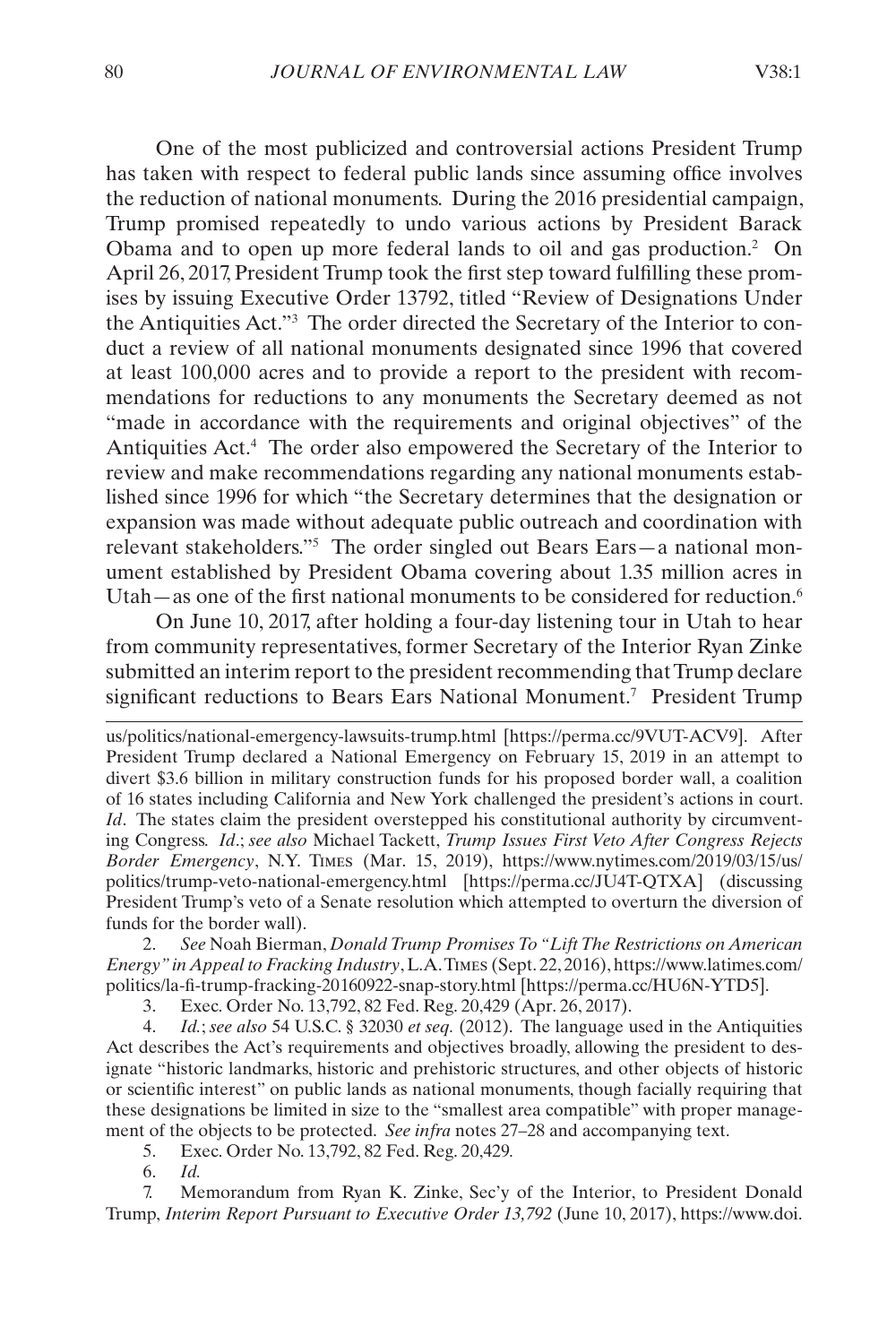subsequently issued two proclamations on December 4, 2017, which downsized Bears Ears by 85 percent<sup>8</sup> and Grand Staircase-Escalante by about 46 percent.<sup>9</sup> The president justified the reductions in both proclamations by claiming that many of the protected objects at Bears Ears and Grand Staircase-Escalante are "not unique to the monument[s]" and are "not of significant scientific or historic interest."10 Both proclamations also stated that many of the objects at Bears Ears and Grand Staircase-Escalante are "not under threat of damage or destruction such that they require a reservation of land to protect them."11 The reductions of both national monuments went into effect on February 2, 2018.12

Former Secretary Zinke issued his final report on December 5, 2017, the day after President Trump announced the reductions to Bears Ears and Grand Staircase-Escalante.13 In his report, Zinke reviewed a total of 27 national monuments designated under the Antiquities Act since 1996.14 Zinke solicited public comment during his review, and admitted in his report that "[c]omments received were overwhelmingly in favor of maintaining existing monuments."15 The Secretary nevertheless recommended changes to a number of national monuments "to protect traditional multiple use" and dismissed the comments of those opposing the changes as merely "demonstrat[ing] a well-orchestrated national campaign organized by multiple organizations."16 In addition to the

8. Proclamation No. 9681, 82 Fed. Reg. 58,081 (Dec. 4, 2017).

9. Proclamation No. 9682, 82 Fed. Reg. 58,089 (Dec. 4, 2017); *see also* Juliet Eilperin, *Zinke Backs Shrinking of More National Monuments and Shifting Management of 10*, Wash. Post (Dec. 5, 2017), https://www.washingtonpost.com/national/health-science/zinkebacks-shrinking-more-national-monuments-shifting-management-of-10-others/2017/12/05/ e116344e-d9e5-11e7-b1a8-62589434a581\_story.html?utm\_term=.b430ddbc597f [https:// perma.cc/WDE3-FPQ2].

10. Proclamation No. 9681, 82 Fed. Reg. 58,081; Proclamation No. 9682, 82 Fed. Reg. 58,089.

11. *Id.*

13. Memorandum from Ryan K. Zinke, Sec'y of the Interior, to President Donald Trump, *Final Report Summarizing Findings of the Review of Designations Under the Antiquities Act* (Dec. 5, 2017), https://www.doi.gov/sites/doi.gov/files/uploads/revised\_final\_ report.pdf [https://perma.cc/2DWQ-FRM3]. Zinke's review included national monuments in Arizona, California, Colorado, Hawaii, Idaho, Maine, Montana, Nevada, New Mexico, Oregon, Utah, and Washington, as well as five marine monuments. *Id*.

14. *Id.*

15. *Id.* at 3.

16. *Id.*

gov/sites/doi.gov/files/uploads/final\_interim\_report\_about\_monuments.pdf [https://perma. cc/B2L9-4P34]; *see also* Press Release, U.S. Dep't of the Interior, Secretary Zinke Submits 45-Day Interim Report on Bears Ears National Monument and Extends Public Comment Period (June 12, 2017), https://www.doi.gov/pressreleases/secretary-zinke-submits-45-dayinterim-report-bears-ears-national-monument-and-extends [https://perma.cc/JDE4-7HGE].

<sup>12.</sup> *See* Hannah Nordhaus, *What Trump's Shrinking of National Monuments Actually Means*, Nat'l Geographic (Feb. 2, 2018), https://news.nationalgeographic.com/2017/12/ trump-shrinks-bears-ears-grand-staircase-escalante-national-monuments [https://perma. cc/8V76-8BMK].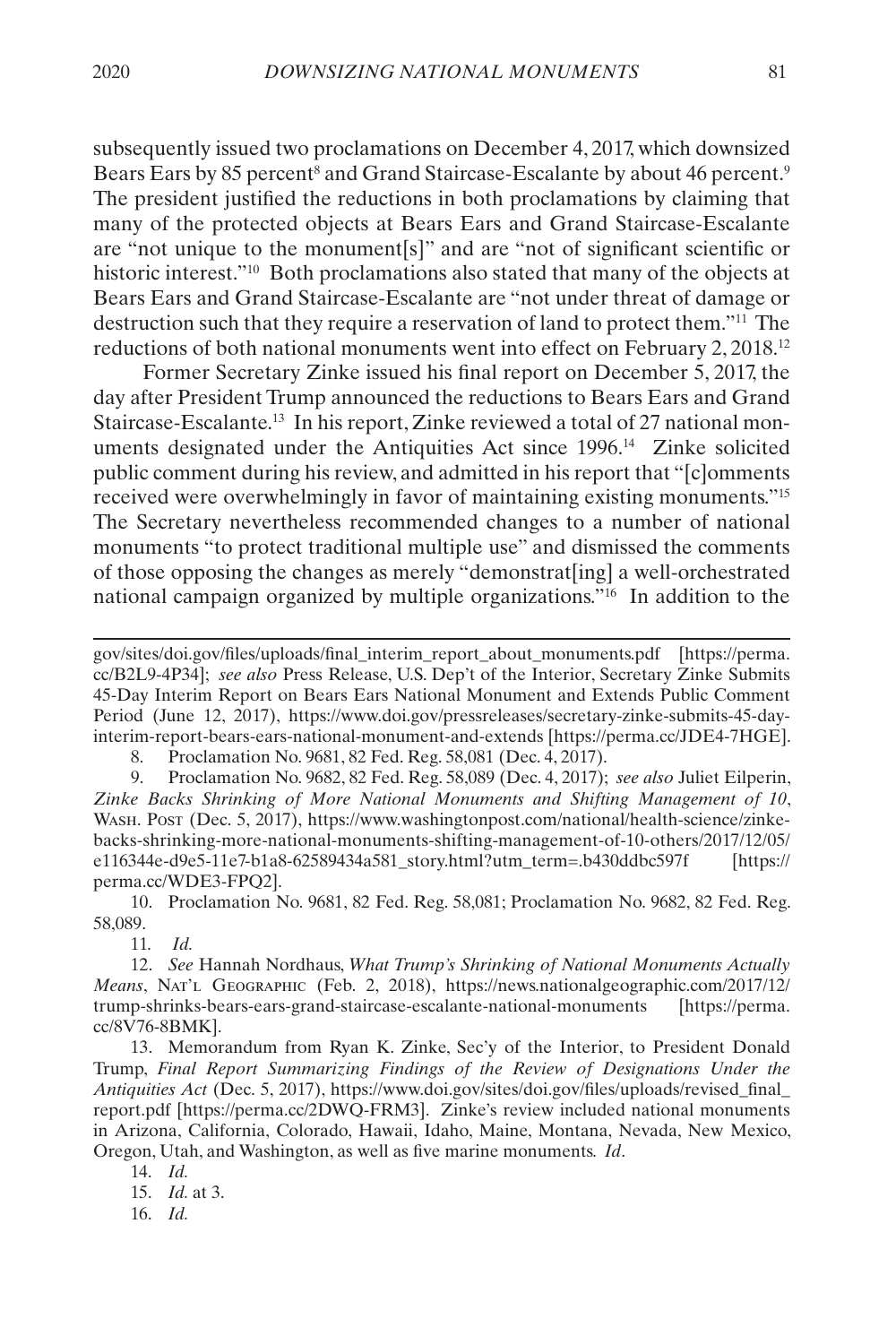reductions of Bears Ears and Grand Staircase-Escalante in Utah, Zinke's report recommended that President Trump downsize Nevada's Gold Butte and Oregon's Cascade-Siskiyou National Monuments. Zinke's report further suggested amending the proclamations of six other national monuments to ensure that activities such as grazing, hunting, fishing, and timber harvesting could continue.17

Former Secretary Zinke's report instantly became a topic of fierce debate in public discourse. Conservative lawmakers praised the Secretary's recommendations as a first step toward ending federal overreach<sup>18</sup> while conservation advocates and tribal representatives protested that reducing national monuments and federal public lands protections via presidential proclamation was both unwise and unconstitutional.<sup>19</sup> Critics of the proposed national monument reductions have also attacked Zinke's review process, arguing that the Secretary ignored or suppressed evidence of the benefits of national monuments, such as increased tourism revenues and decreased vandalism, while tailoring his analysis to emphasize the potential value of logging, ranching, and energy development at existing national monument sites.20 Others have argued that Zinke's public review process was a sham in its entirety, intended only to legitimize the exclusion of areas rich in oil and natural gas from existing

<sup>17.</sup> *See* Juliet Eilperin, *Zinke Backs Shrinking of More National Monuments and Shifting Management of 10*, Wash. Post (Dec. 5, 2017), https://www.washingtonpost. com/national/health-science/zinke-backs-shrinking-more-national-monuments-shiftingmanagement-of-10-others/2017/12/05/e116344e-d9e5-11e7-b1a8-62589434a581\_story. html?utm\_term=.723b4483b213 [https://perma.cc/9JTN-ZSJ6] (discussing former Secretary Zinke's recommended changes to the proclamations for the following national monuments: Northeast Canyons and Seamounts (Atlantic Ocean), Rose Atoll and the Pacific Remote Islands (Pacific Ocean), Organ Mountains-Desert Peaks and Rio Grande Del Norte (New Mexico), and Katahdin Woods and Waters (Maine)).

<sup>18.</sup> *See* Press Release, U.S Dep't of the Interior, WTAS: President Trump and Secretary Zinke Praised for National Monument Report (Dec. 6, 2017), https://www.doi. gov/pressreleases/wtas-president-trump-and-secretary-zinke-praised-national-monumentreport [https://perma.cc/5WYR-5HCZ] (noting a reference by Gov. Gary R. Herbert of Utah to the proposed national monument reductions as "an opportunity to push a reset button on these areas").

<sup>19.</sup> *See* Josh Dawsey & Juliet Eilperin, *Trump Shrinks Two Huge National Monuments in Utah, Drawing Praise and Protests*, Wash. Post (Dec. 4, 2017), https://www.washingtonpost. com/politics/trump-scales-back-two-huge-national-monuments-in-utah-drawing-praiseand-protests/2017/12/04/758c85c6-d908-11e7-b1a8-62589434a581\_story.html?utm\_term=. ec81c20cf6b4 [https://perma.cc/NSQ3-BZ3M].

<sup>20.</sup> *See* Juliet Eilperin, *Trump Administration Officials Dismissed Benefits of National Monuments*, Wash. Post (July 23, 2018), https://www.washingtonpost.com/national/ health-science/trump-administration-officials-dismissed-benefits-of-national-monument s/2018/07/23/5b8b1666-8b9a-11e8-a345-a1bf7847b375\_story.html [https://perma.cc/YT67- KCU9]. The accusations were first made after the Interior Department inadvertently posted certain internal communications online in response to FOIA requests made by various journalists and advocacy groups. *Id.*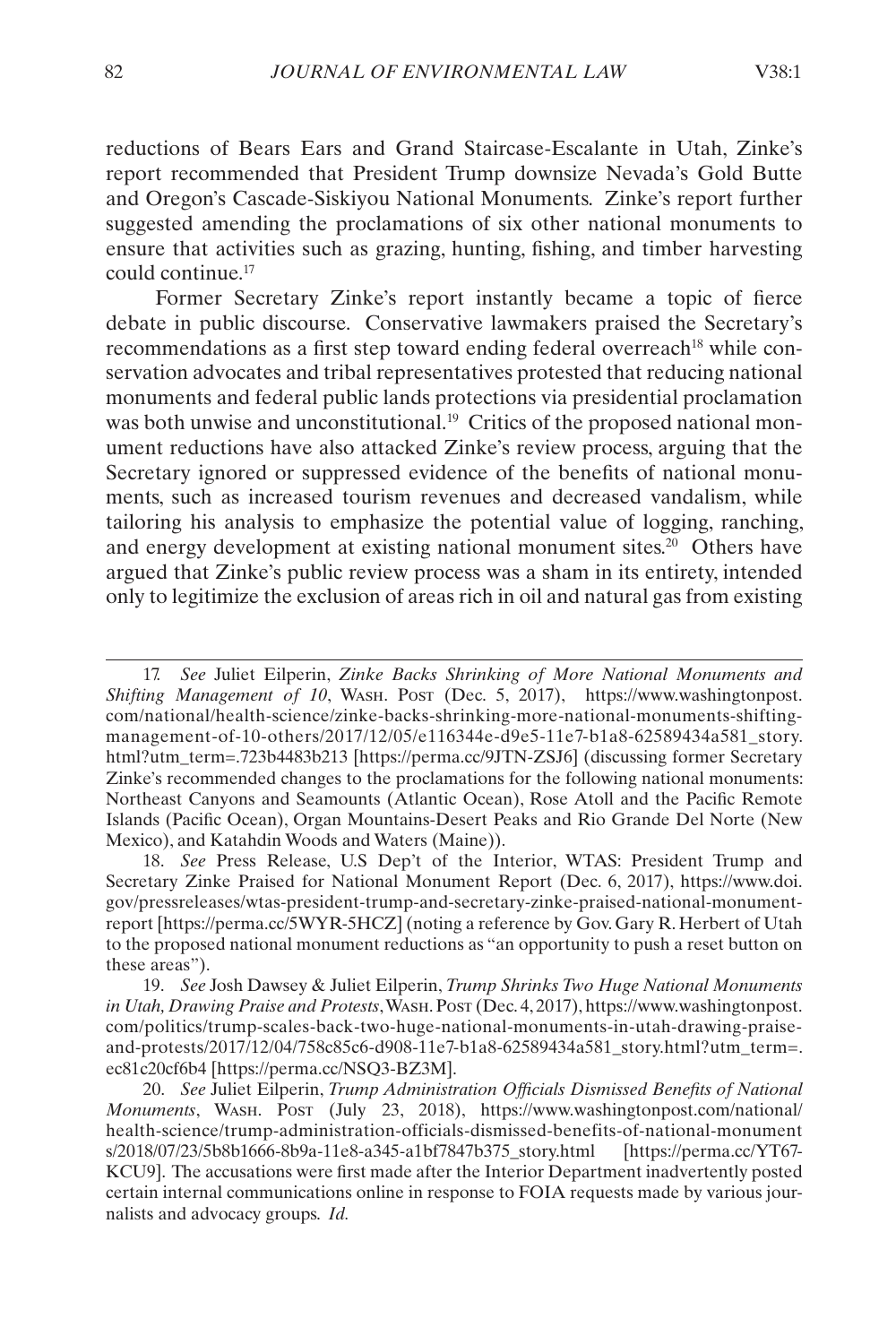national monuments.21 Secretary Zinke resigned about one year after he issued his report, amid allegations of various unrelated scandals.<sup>22</sup>

President Trump's December 4, 2017 proclamations reducing the Bears Ears and Grand Staircase-Escalante National Monuments have been met with a similar furor. On the same day that Trump announced the proposed reductions, Native American tribes and environmental groups filed lawsuits in the U.S. District Court for the District of Columbia challenging the president's actions with respect to both national monuments as outside the scope of his constitutional authority.23 The plaintiffs in both cases have brought a number of claims against President Trump and his administration based on alleged violations of the Antiquities Act, the Administrative Procedure Act, and the separation-of-powers doctrine.<sup>24</sup> A number of U.S. states have filed amicus briefs in both cases, and the merits of each case have yet to be addressed by the courts.<sup>25</sup> Thus, the question of whether the Antiquities Act gives a president the authority to reduce or revoke national monument designations made by previous presidents remains a timely and highly controversial issue.

To more properly analyze this issue in the future, courts and legal scholars should closely examine past presidential and congressional actions regarding the management of federal public lands. Part [I](#page-6-1) of this Comment includes a brief review of how courts have historically approached challenges to national monument designations, before turning to the existing legal and scholarly debate regarding a president's authority to reduce or revoke national monument protections under the Antiquities Act, paying special attention to the role of the Property Clause in the U.S. Constitution. Part [II](#page-16-1) discusses the difficulties of examining a president's authority to reduce or revoke national monuments through Justice Jackson's popular framework for assessing executive power, established in his famous concurrence from Youngstown Sheet & Tube Co. v. Sawyer.26 This Part argues that courts should broaden their view of the issue by

22. *See* Ben Lefebvre, *Zinke To Leave Interior Amid Scandals*, Politico (Dec. 15, 2018), https://www.politico.com/story/2018/12/15/zinke-interior-secretary-leave-trump-1066653 [https://perma.cc/D4LD-U5DX].

23. *See* Hopi Tribe v. Trump, No. 17-cv-2590, 2017 WL 6033876 (D.D.C. filed Dec. 4, 2017); Wilderness Soc'y. v. Trump, No. 17-cv-2587, 2017 WL 6015958 (D.D.C. filed Dec. 4, 2017); *see also* Michael Nordskog, *Tribes, Environmental Groups Sue Trump Over National Monument Purge*, 38 No. 11 WJENV 1 (2017).

- 24. *See* Hopi Tribe, 2017 WL 6015958; The Wilderness Society, 2017 WL 6015958.
- 25. *See* Hopi Tribe, 2017 WL 6015958; The Wilderness Society, 2017 WL 6015958.
- 26. 343 U.S. 579, 634–38 (1952) (Jackson, J., concurring).

<sup>21.</sup> *See* Eric Lipton & Lisa Friedman, *Oil Was Central in Decision to Shrink Bears Ears Monument, Emails Show*, N.Y. Times (Mar. 2, 2018), https://www.nytimes.com/2018/03/02/ climate/bears-ears-national-monument.html [https://perma.cc/YT67-KCU9]. President Trump's December 2017 reductions of the Bears Ears National Monument closely mirror the reductions proposed by former Utah Senator Orrin Hatch's office to former Secretary Zinke in March 2017, before the Secretary publicly initiated his review. *Id.* Senator Hatch claimed that these proposed reductions would "resolve all known mineral conflicts" in the area by excluding certain coal and natural gas deposits from the monument. *Id.*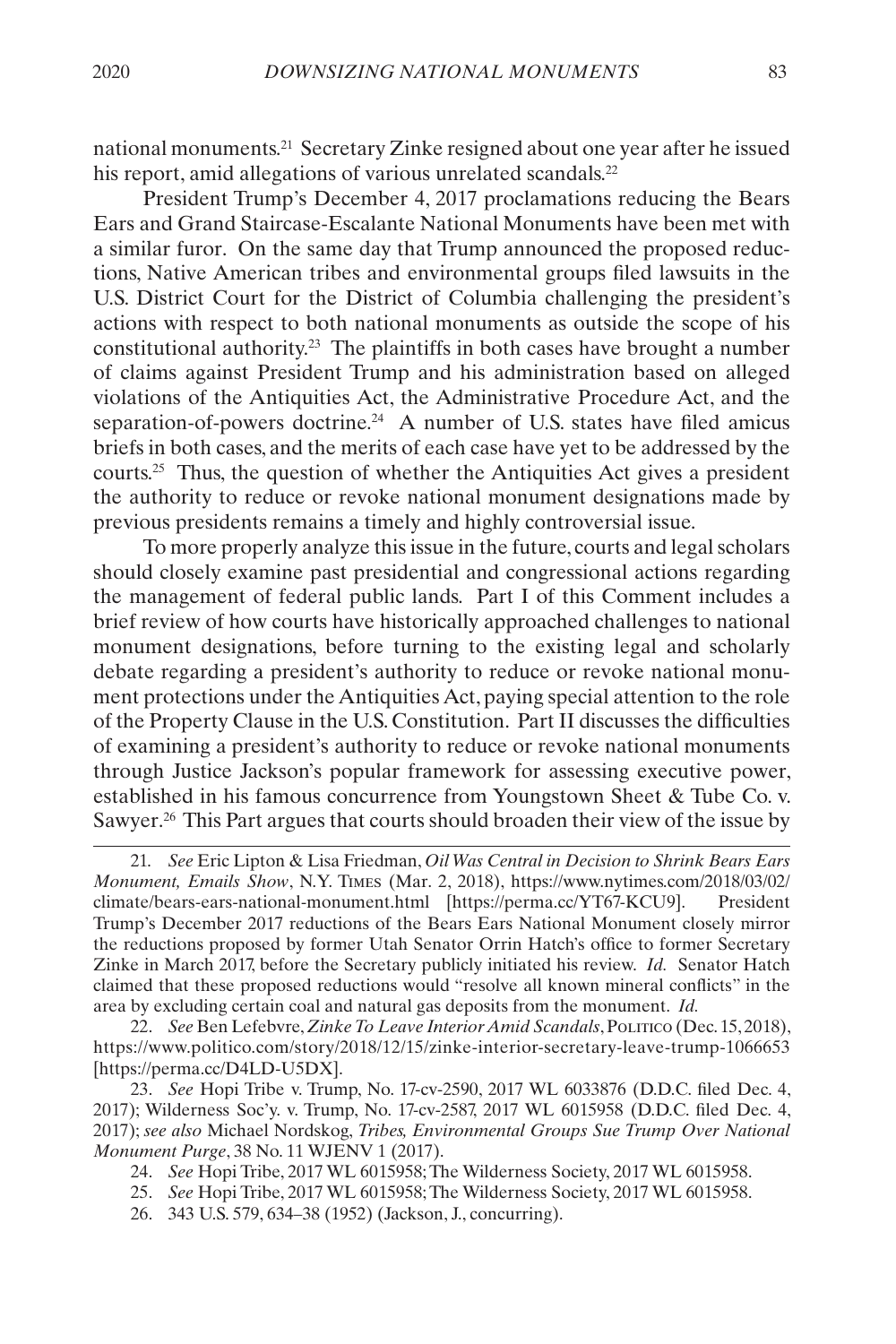<span id="page-6-0"></span>examining how the Property Clause has historically been applied to Congress and the president. As demonstrated below, such an analysis reveals that Congress's powers in the Property Clause context have repeatedly been interpreted broadly, whereas the president's powers in this area have been more fiercely questioned and challenged. Finally, Part [III](#page-24-1) touches on how this historical evidence interacts with existing legal precedent and the ways in which it can help inform the current debate about whether President Trump has the legal authority under the Antiquities Act to reduce preexisting national monuments.

### <span id="page-6-1"></span>I. Challenges to National Monument Designations and the CURRENT LEGAL DEBATE

The Property Clause of the U.S. Constitution states: "Congress shall have Power to dispose of and make all needful Rules and Regulations respecting the Territory or other Property belonging to the United States."27 In 1906, Congress delegated part of this authority to the president by passing the Antiquities Act, which granted the president unilateral authority to "declare by public proclamation historic landmarks, historic and prehistoric structures, and other objects of historic or scientific interest that are situated upon the lands owned or controlled by the Government of the United States to be national monuments."28 The Act states that the president "may reserve parcels of land" in designating national monuments, but that the "limits of the parcels shall be confined to the smallest area compatible with proper care and management of the objects to be protected."29 Part [B,](#page-10-1) below, examines the relationship between the Property Clause and the Antiquities Act in greater detail.

#### <span id="page-6-2"></span>A. *National Monument Designations: A History of Presidential Discretion*

The U.S. Supreme Court has only addressed a handful of cases that challenged the president's authority to declare national monuments under the Antiquities Act, but it has consistently afforded wide discretion to presidents' decisions to create and expand national monuments. In Cameron v. United States,<sup>30</sup> the Supreme Court considered a challenge to President Theodore Roosevelt's designation of the Grand Canyon National Monument in Arizona. Before President Roosevelt designated the monument, the defendant in

30. 252 U.S. 450 (1920).

<sup>27.</sup> U.S. Const. art. IV, § 3, cl. 2. Unlike most of Congress's legislative powers, the Property Clause is listed in Article IV rather than Article I of the U.S. Constitution. Legal scholars disagree on the reasons for this. Some have argued that the Property Clause makes logical sense in close proximity to the Admission Clause in Article IV, while at least one scholar has suggested that the authors of the U.S. Constitution considered federal public lands management to be more administrative than legislative in nature. *See* Lance F. Sorenson, *The Hybrid Nature of the Property Clause: Implications for Judicial Review of National Monument Reductions*, 21 U. Pa. J. Const. L. 761, 778–84 (2018), https://ssrn.com/ abstract=3147937.

<sup>28.</sup> 54 U.S.C. § 320301(a) (2012).

<sup>29.</sup> *Id.* § 320301(b).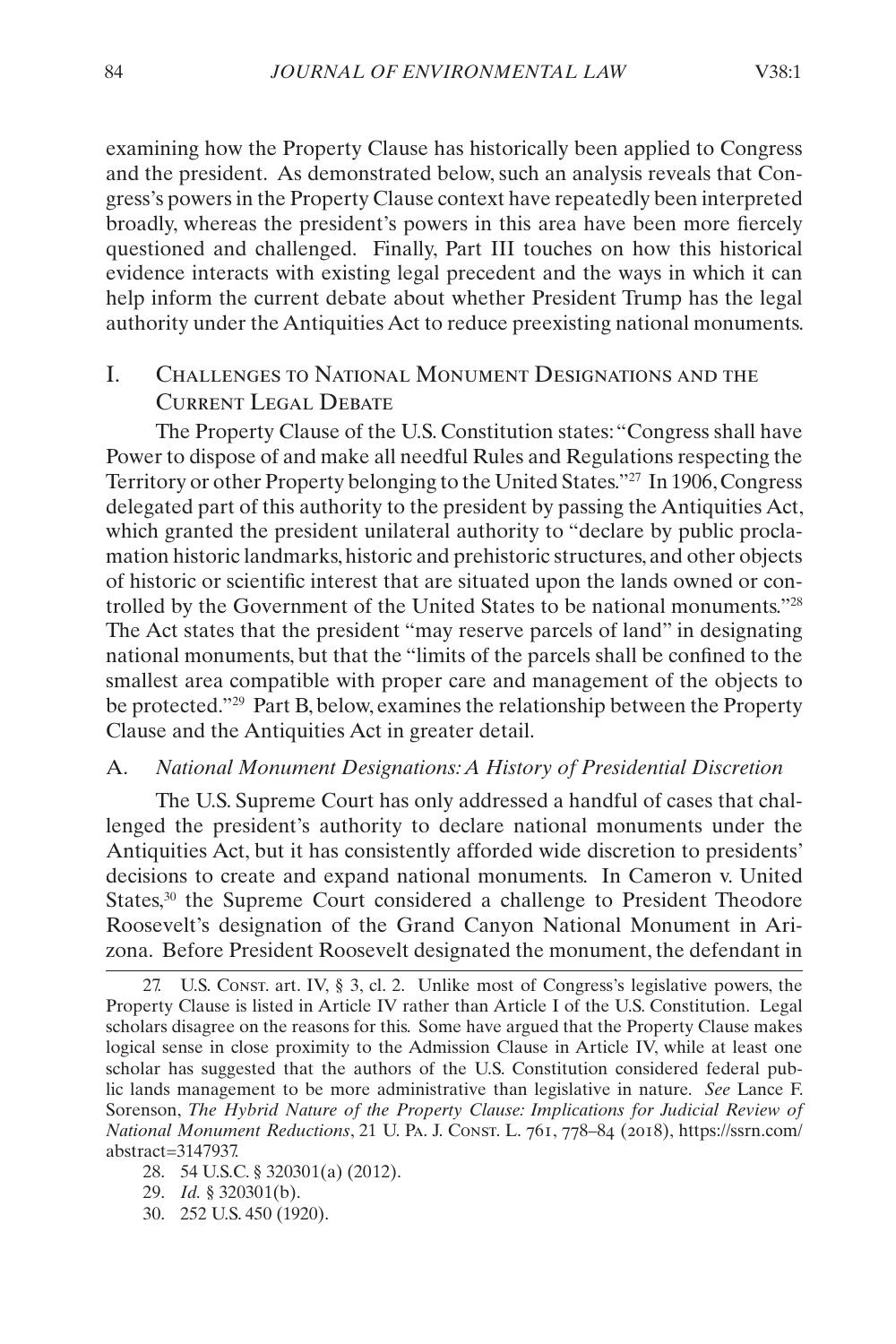Cameron established a mining claim on the South Rim of the Grand Canyon near the trailhead for the popular Bright Angel Trail, used by tourists to access the canyon.31 The defendant occupied this tract of land and charged tourists a fee to cross it to access the Bright Angel Trail. The defendant continued to do so even after the Department of the Interior found his mining claim invalid and President Roosevelt declared the Grand Canyon a national monument.32 When the U.S. government filed a lawsuit to force the defendant off of the land, the defendant challenged the president's designation of the Grand Canyon as a national monument under the Antiquities Act, claiming that the Grand Canyon was not of sufficient historic or scientific interest.33 The Supreme Court firmly rejected this argument and upheld the president's designation of the Grand Canyon National Monument as lawful under the Antiquities Act.34 Although not explicitly addressed in the case, the Supreme Court gave the president wide discretion in meeting the Antiquities Act's requirement that reserved land be limited to the "smallest area compatible" with proper care and management by upholding President Roosevelt's designation of the entire

In a more recent decision, the Supreme Court analyzed the extent to which a president's designation of a national monument also implies a reservation of the groundwater that filters into and out of the monument's boundaries. The defendants in Cappaert v. United States were a family of ranchers who lived about two and a half miles from Devil's Hole, a deep, pool-filled limestone cavern within the borders of Death Valley National Monument in Nevada.<sup>36</sup> The defendants began pumping groundwater on their ranch in 1968. Three years later, the U.S. government sued to enjoin their groundwater pumping after discovering the defendants' actions were reducing the water levels in Devil's Hole; the government was concerned that this reduction posed a danger to the Devil's Hole "pupfish" that lived there.<sup>37</sup> The defendants argued in response that the president's designation of Death Valley National Monument did not include the groundwater which they pumped from outside the monument's boundaries.<sup>38</sup> The Supreme Court again sided with the U.S. government, affirming the lower court's ruling that "the President reserved appurtenant, unappropriated waters necessary to the purpose of

Grand Canyon National Monument as a whole.<sup>35</sup>

<sup>31.</sup> *Id.* at 456.

<sup>32.</sup> *Id.* at 458 n.1.

<sup>33.</sup> *Id.* at 455.

<sup>34.</sup> *Id.*

<sup>35.</sup> *See* Matthew W. Harrison, *Legislative Delegation and Presidential Authority: The Antiquities Act and the Grand Staircase-Escalante National Monument—A Call For A New Judicial Examination*, 13 J. Envtl. L. & Litig. 409, 416–17 (1998). President Roosevelt's designation of the Grand Canyon National Monument covered about 800,000 acres—by far the largest reservation of land under the Antiquities Act up to that point in time. *Id.*

<sup>36.</sup> Cappaert v. United States, 426 U.S. 128, 131–33 (1976).

<sup>37.</sup> *Id.* at 133–35.

<sup>38.</sup> *Id.*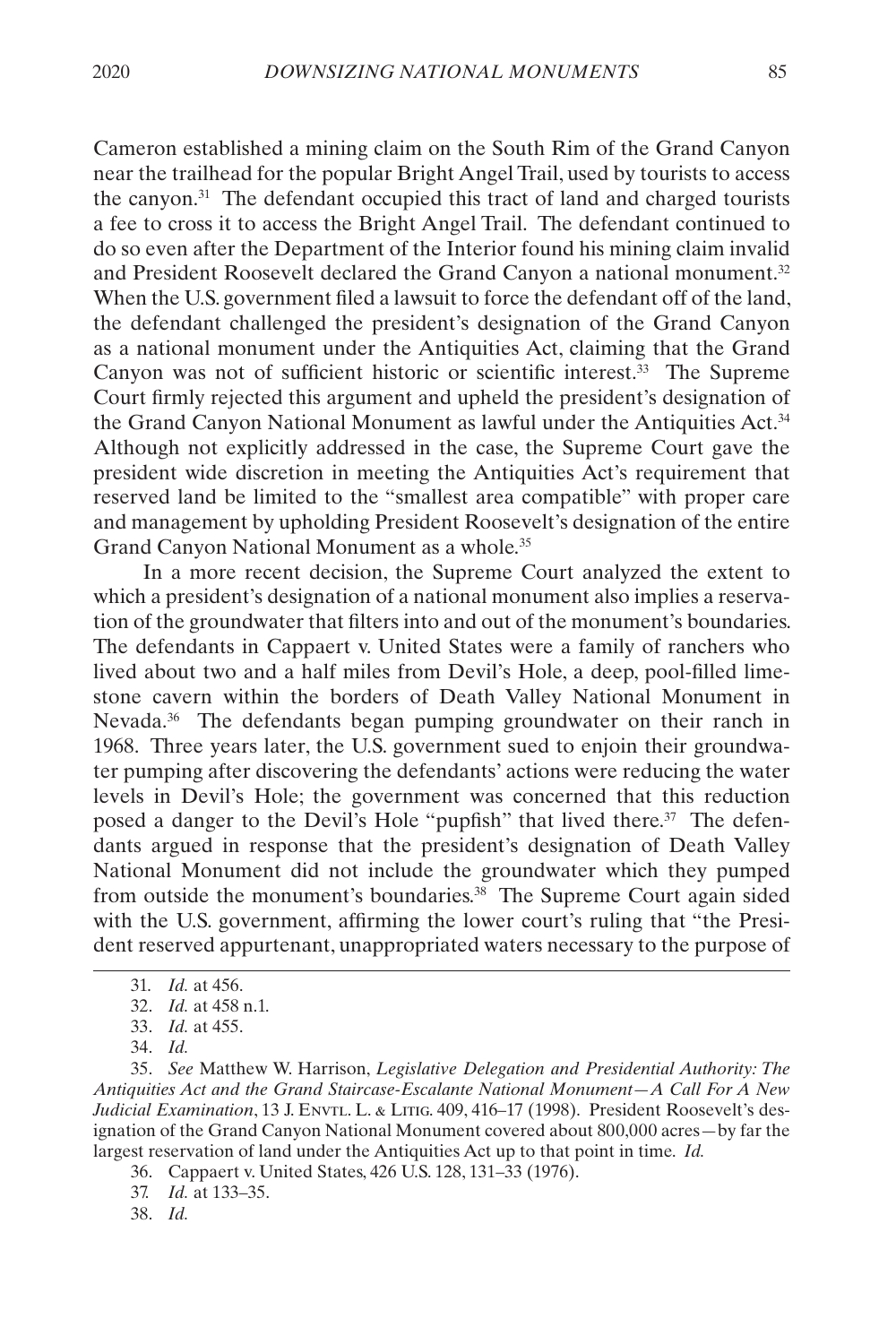the reservation," which was to preserve the pool and the pupfish in it.<sup>39</sup> While the court's decision largely rested on President Truman's inclusion of the Devil's Hole pool and its pupfish as among the "objects of historic or scientific interest" to be protected, it also confirmed that the president's authority under the Antiquities Act reached reservations of water which the president had not explicitly designated in his proclamation.<sup>40</sup>

U.S. Federal District Courts have similarly given wide discretion to presidents when reviewing legal challenges to national monument designations under the Antiquities Act; however, one case in the Federal District Court of Alaska has raised questions about the limits of presidential designations. In Anaconda Copper v. Andrus, the court reviewed a challenge to President Carter's withdrawal of over 56 million acres in Alaska under the Antiquities Act for the creation of 15 new national monuments and the expansion of two preexisting monuments.41 In a bench ruling on a motion for partial summary judgment, the court strongly criticized the size of President Carter's designations, suggesting that he had exceeded his authority under the Antiquities Act by violating the Act's requirement that national monument designations be limited to the "smallest area compatible" with proper care and management of the objects that the monument is intended to protect.<sup>42</sup> However, before a final judgment was reached, the case became moot due to Congress's passage of the Alaska National Interest Lands Conservation Act<sup>43</sup> (ANILCA) in 1980.<sup>44</sup>

Subsequent decisions by U.S. Courts of Appeals have reaffirmed the president's broad discretion when creating and expanding national monuments under the Antiquities Act. In Tulare County. v. Bush, the D.C. Circuit dismissed a challenge to President Clinton's designation of the Giant Sequoia National Monument, which encompasses 327,769 acres in south-central California.<sup>45</sup> The plaintiffs argued that President Clinton had not "made any meaningful investigation or determination of the smallest area necessary" to protect the objects listed in his proclamation, but the court rejected this reasoning and held that "the Antiquities Act does not impose upon the President an obligation to make any particular investigation" when determining the size of a new national monument.46 The court instead reasoned that judicial review of a president's decision to establish a national monument under the Antiquities Act

46. *Id.* at 1142.

<sup>39.</sup> *Id.* at 136.

<sup>40.</sup> Harrison, *supra* note 35, at 418–19.

<sup>41.</sup> Anaconda Copper v. Andrus, 14 ERC 1853, No. A79-161 (D. Alaska1980); *see*  Harrison, *supra* note 35, at 430–31; *see also* Richard M. Johannsen, *Public Land Withdrawal Policy and the Antiquities Act*, 56 Wash. L. Rev. 439, 457 (1981).

<sup>42.</sup> Harrison, *supra* note 35, at 430 n.141. The court upheld the president's designation of the monuments in Alaska as "areas of protected scientific interest" but questioned whether the size of the areas designated was appropriate under the Antiquities Act. *Id*.

<sup>43.</sup> 16 U.S.C. § 3209 (2012).

<sup>44.</sup> Harrison, *supra* note 35, at 431.

<sup>45.</sup> Tulare County. v. Bush, 306 F.3d 1138, 1140–42 (D.C. Cir. 2002).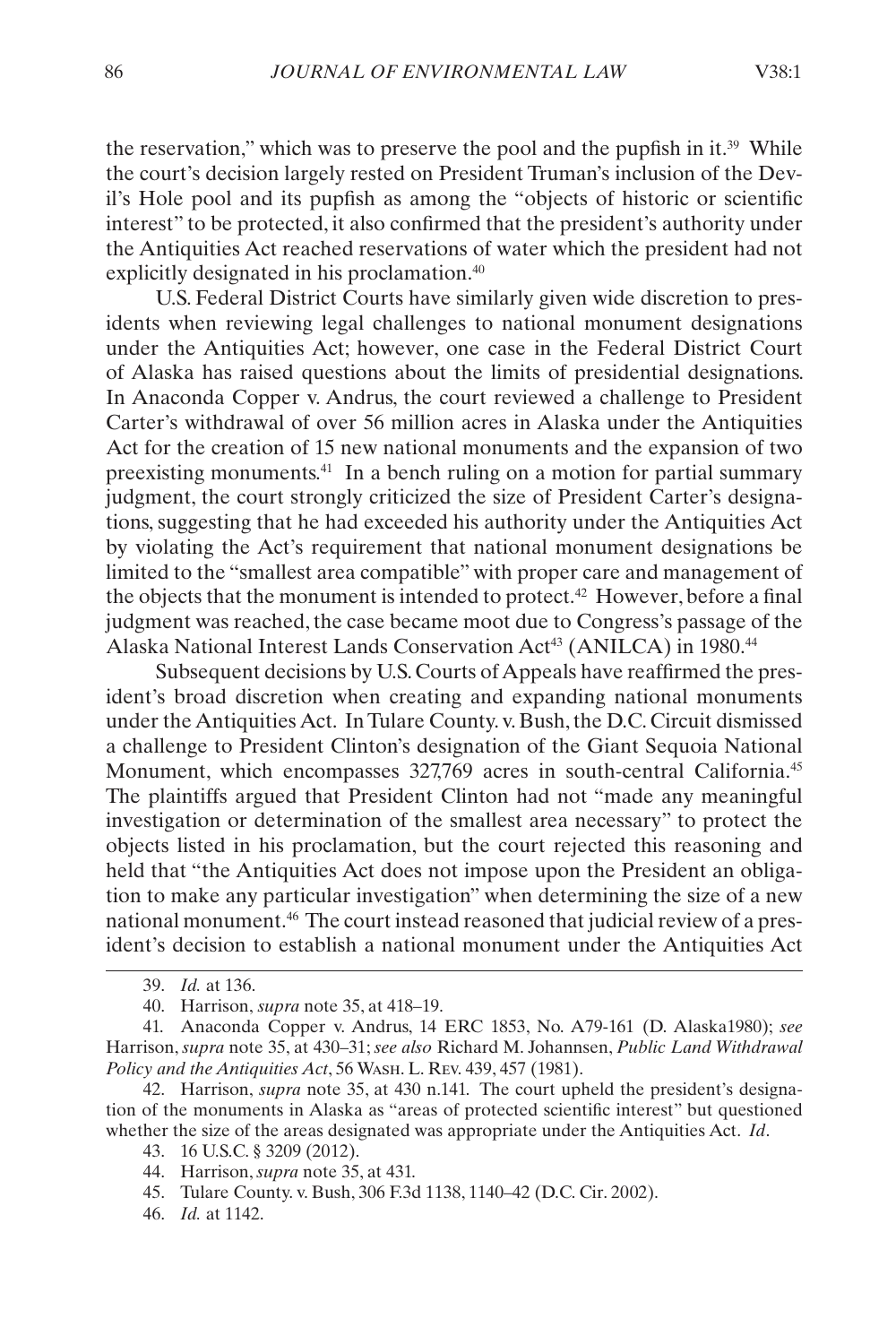must be approached narrowly, and that the district court had acted properly "in limiting its review to the face of the Proclamation rather than reviewing the President's discretionary factual determinations," such as the appropriate size of the monument.47 On the same day that it decided Tulare County v. Bush, the D.C. Circuit rejected similar challenges to six other national monuments established by President Clinton near the end of his second term.48

More recently, the Federal District Court for the District of Columbia grappled with a new type of challenge to President Obama's designation of the Northeast Canyons and Seamounts Marine National Monument in the Atlantic Ocean.49 The plaintiffs in Massachusetts Lobstermen's Association v. Ross claimed that President Obama's designation of the Northeast Canyons and Seamounts National Monument violated the Antiquities Act in three ways: (1) the submerged lands of the Canyons and Seamounts did not meet the proper definition of "lands" under the Act; (2) the federal government did not "control" the lands in question; and (3) the lands reserved by President Obama exceeded the "smallest area compatible" with proper management as required by the Act.50 The court rejected all three of plaintiffs' arguments, holding that the president's designation of the Northeast Canyons and Seamounts as a marine national monument was lawful under the Antiquities Act.<sup>51</sup> While the court noted that the legality of the president's proclamation was judicially reviewable as a threshold matter, it cautioned that review of the president's determination with respect to the monument's proper size "stands on shakier ground [because] courts cannot adjudicate such claims without considering the facts underlying the President's determination."52 The court reasoned that judicial review of a national monument's size would be available "only if the plaintiff were to offer plausible and detailed factual allegations" regarding the monument's size, and determined that the plaintiffs had not done so in this case.53 In holding that judicial review of presidential proclamations creating national monuments is limited and that it would have been inappropriate

53. *Id.*

<sup>47.</sup> *Id.* at 1140.

<sup>48.</sup> Mountain States Legal Found. v. Bush, 306 F.3d 1132 (D.C. Cir. 2002) (dismissing the plaintiffs' claims that President Clinton's proclamations designating the following national monuments lacked the requisite level of specificity under the Antiquities Act: Grand Canyon-Parashant, Ironwood Forest, and Sonoran Desert (Arizona), Canyons of the Ancients (Colorado), Cascade-Siskiyou (Oregon and California), and Hanford Reach (Washington)).

<sup>49.</sup> *See* Proclamation No. 9496, 81. Fed. Reg. 65,159 (Sep. 15, 2016). President Obama's proclamation covered approximately 4,913 square miles of underwater canyons and mountains off the coast of New England. *Id.* The underwater ecosystem protected by the new national monument contains a diverse range of marine life and important ecological resources. *Id.*

<sup>50.</sup> Massachusetts Lobstermen's Ass'n v. Ross, 349 F. Supp. 3d 48, 51 (D.D.C. 2018).

<sup>51.</sup> *Id.*

<sup>52.</sup> *Id.* at 55.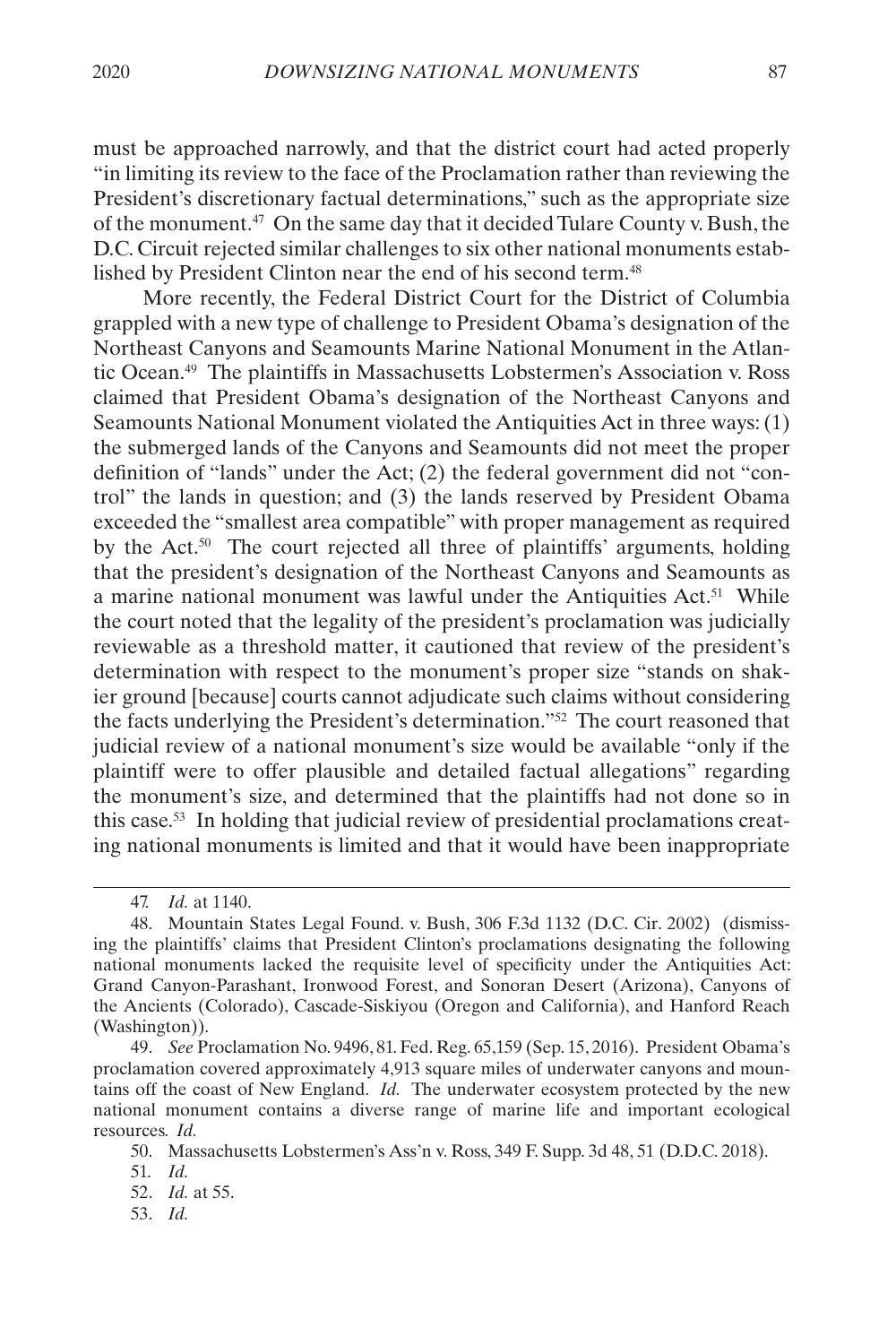<span id="page-10-0"></span>in this case, the court further confirmed the expansive authority afforded to presidents under the Antiquities Act.54

While the cases described above illustrate the broad discretion courts have given presidents when designating new national monuments under the Antiquities Act, these decisions offer little guidance with respect to a president's authority to reduce the size of existing national monuments. Those in favor of national monument reductions might point to the broad discretion afforded to previous presidents and argue courts should give similar deference to presidents who attempt to reduce existing national monuments using their power under the Antiquities Act. However, opponents of national monument reductions may just as readily rely on these same cases to argue the wide discretion given to previous presidents' designations of national monuments indicates that these designations should not be disturbed. Because the cases described above can undoubtedly cut in either direction when applied in this context, federal precedent regarding the president's discretion to designate new national monuments under the Antiquities Act is of limited utility to the debate on national monument reductions.

#### <span id="page-10-1"></span>B. *National Monument Reductions: The Current Debate*

The crux of the current legal debate over whether a president has the constitutional authority to reduce national monuments hinges on the language of the Antiquities Act and the Act's relationship to the Property Clause. Opponents of national monument reductions argue that a plain reading of the text of the Antiquities Act indicates Congress intended the Act to serve as a one-way grant of specific and limited Property Clause authority to the president, delegating to him the power to "reserve . . . parcels of land"55 that meet the Act's requirements.56 The Antiquities Act is noticeably silent on whether a president has the authority to change or revoke national monument designations made by previous presidents, and opponents of monument reductions argue this authority lies solely with Congress under the Property Clause.<sup>57</sup>

In support of this argument, critics of monument reductions contrast the Antiquities Act's silence on reducing or revoking national monuments against explicit revocation provisions included in other contemporaneous federal public lands laws. For example, the Pickett Act of 1910 delegated authority to the president to "withdraw" public lands (or to reserve them for certain

<sup>54.</sup> *See supra* notes 30–47 and accompanying text.

<sup>55.</sup> 54 U.S.C. § 320301(b).

<sup>56.</sup> *See* Mark Squillace, et al., *Presidents Lack The Authority To Abolish Or Diminish National Monuments*, 103 Va. L. Rev. Online 55, 57–58 (2017).

<sup>57.</sup> *Id.*; *see also* Kelly Y. Fanizzo, *Separation of Powers and Federal Land Management: Enforcing the Direction Of the President Under the Antiquities Act*, 40 Lewis & Clark Envtl. L. Rev. 765, 822 (2010); Robert D. Rosenbaum, *No, President Trump Can't Revoke National Monuments*, Wash. Post (Mar. 29, 2017), https://www.washingtonpost.com/opinions/nopresident-trump-cant-revoke-national-monuments/2017/03/29/35e53336-10cd-11e7-ab07- 07d9f521f6b5\_story.html [https://perma.cc/2C2V-N4CX].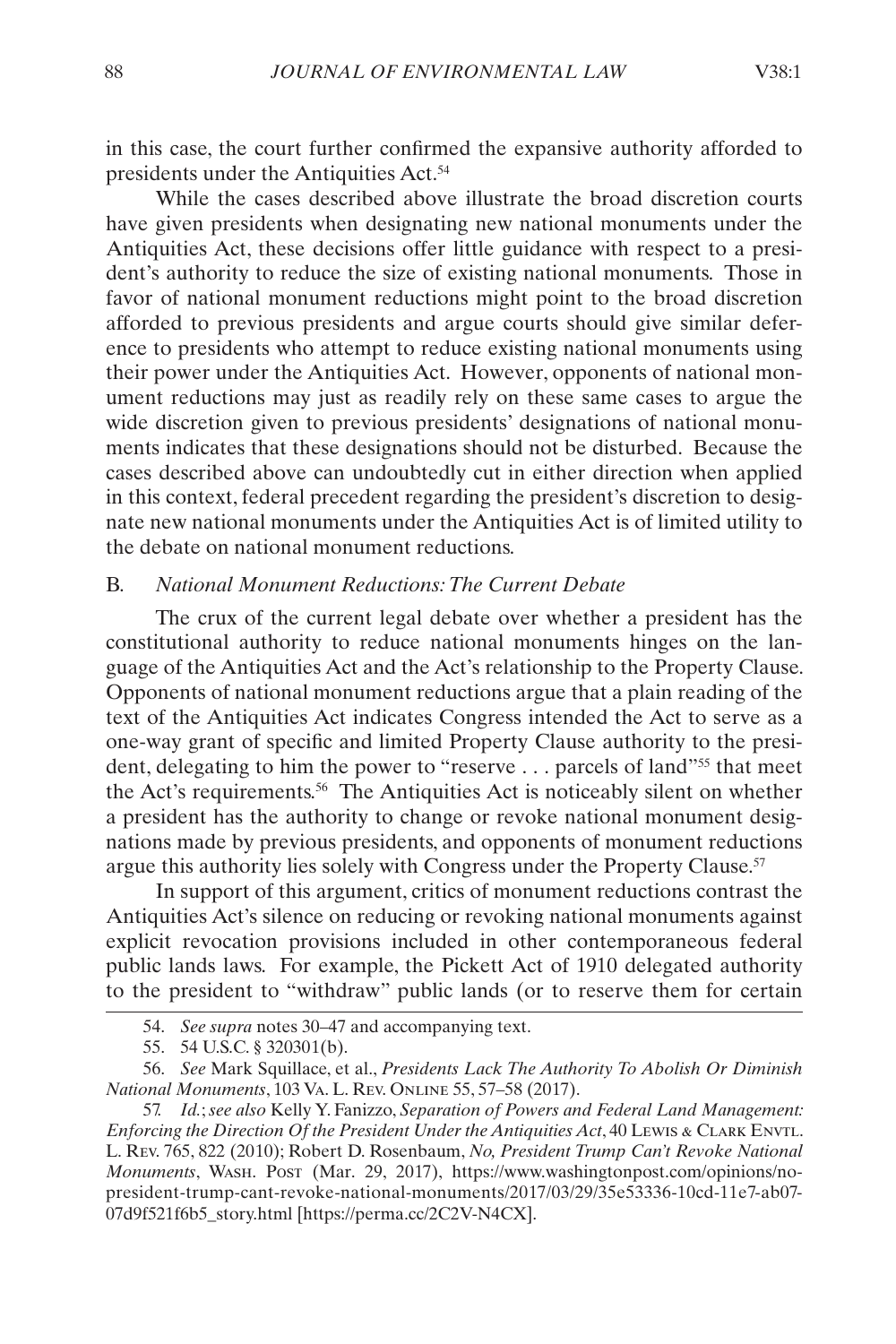purposes) "until revoked by him or an Act of Congress."58 Critics of monument reductions argue that this language in the Pickett Act demonstrates that Congress believed it needed to explicitly state the president's authority to revoke withdrawals under the Act because the president did not otherwise have such powers, and that these same principles must apply to the Antiquities Act because it is likewise a limited delegation of Congress's Property Clause powers to the president.59

Similarly, the Forest Service Organic Act of 1897 makes Congress's intention to provide the president with the power to change and revoke existing national forest designations explicit by stating so in two different places within the statute. The Act's first substantive paragraph explains that "to remove any  $d$ oubt<sup> $60$ </sup> which may exist pertaining to the authority of the President thereunto, the President of the United States is hereby authorized and empowered to revoke, modify, or suspend any and all such Executive orders and proclamations" relating to national forests.<sup>61</sup> The Act goes one step further by asserting that "[t]he President is hereby authorized at any time to modify any Executive order that has been or may hereafter be made establishing any forest reserve, and by such modification may reduce the area or change the boundary lines of such reserve, or may vacate altogether any order creating such reserve."62 Much like with the Pickett Act, opponents of monument reductions argue that Congress's decision to include such clear statutory language in the Forest Service Organic Act authorizing the president to reduce or revoke national

<sup>58.</sup> Pickett Act, Pub. L. No. 303, 36 Stat. 847 (1910) (repealed 1976) (emphasis added); *see* Squillace et al., *supra* note 56, at 58; *see also* Marla E. Mansfield, *A Primer on Public Land Law*, 68 Wash. L. Rev. 801, 825–26 (1993). Congress passed the Pickett Act in response to a request from President Howard Taft for more authority to address growing concerns about the rapid increase in private mining claims on public lands in the western states. *Id*. The president was primarily concerned with the increased competition between private mining claimants and the U.S. government over oil reserves in the west that he saw as essential to supporting the U.S. Navy. *See* David H. Getches, *Managing the Public Lands: The Authority of the Executive to Withdraw Lands*, 22 Nat. Resources J. 279, 290 (1982).

<sup>59.</sup> *See* Squillace et al., *supra* note 56, at 58. Critics of this reasoning have argued that reliance on the Pickett Act is inapposite due to the Act's focus on temporary withdrawals. *See* Richard H. Seamon, *Dismantling Monuments*, 70 Fla. L. Rev. 553, 591 (2018) (arguing that "[t]he Pickett Act sheds no light on the Antiquities Act [because it] addressed only the President's power to withdraw public lands temporarily.").

<sup>60.</sup> At least one scholar has argued that Congress's choice to include the phrase "to remove any doubt" in the Forest Service Organic Act was intended only to address the concerns of President William McKinley, and that this language is not indicative of congressional intent. *See* Lance F. Sorenson, *supra* note 27, at 801. However, the absence of such clear language in the Antiquities Act undoubtedly contributes to the ongoing debate over a president's authority to reduce or revoke national monuments under the Act.

<sup>61.</sup> Forest Service Organic Act of 1897, ch. 2, 30 Stat. 34 (1897) (codified as amended at 16 U.S.C. § 475 (2012)) (emphasis added).

<sup>62.</sup> *Id.* (emphasis added).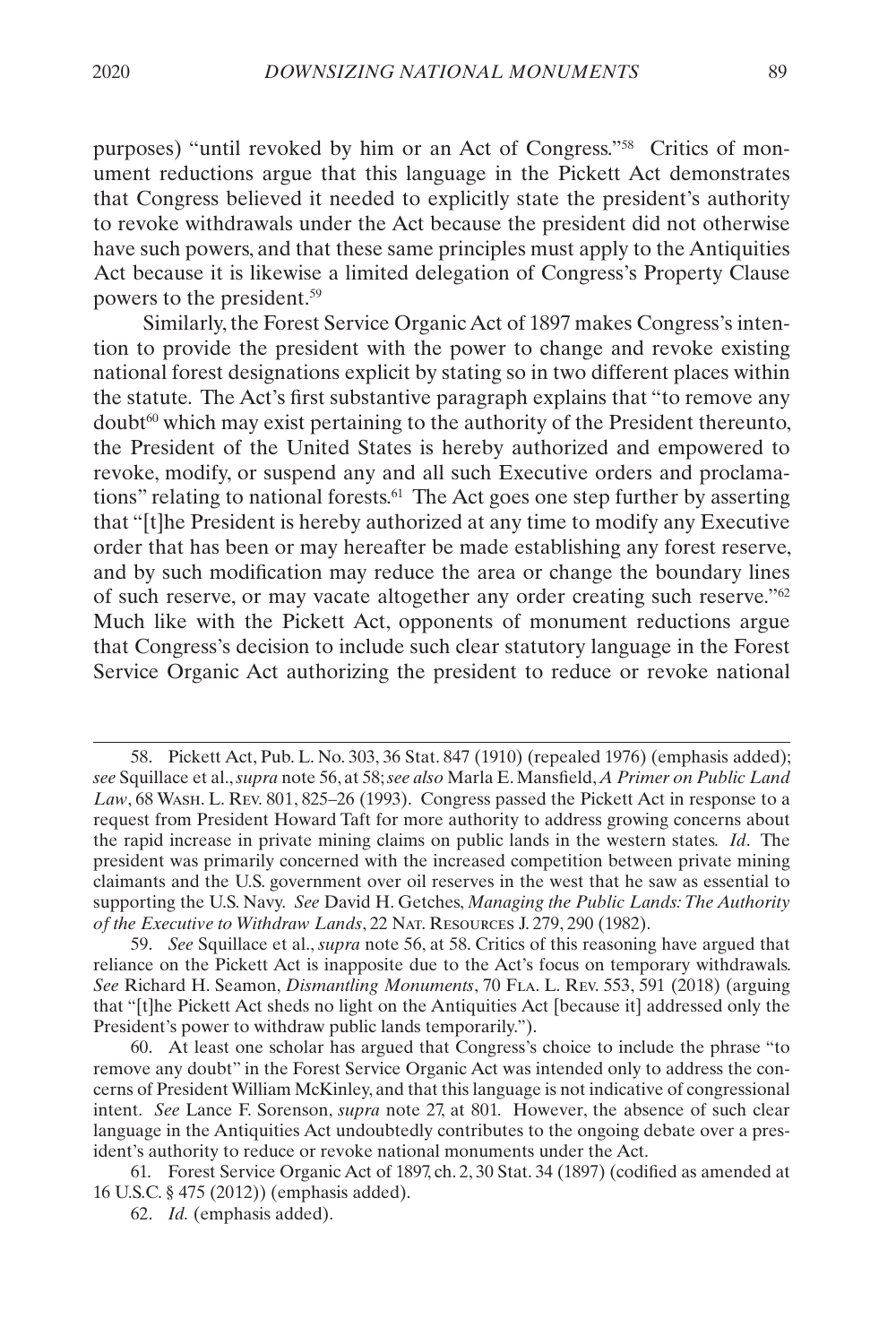forest designations highlights the absence of such authorizing language in the Antiquities Act.<sup>63</sup>

In further support of this argument, opponents of national monument reductions point to a 1938 opinion<sup>64</sup> by Attorney General Homer Cummings analyzing the statutory language of these same laws and arriving at the same conclusion.<sup>65</sup> Attorney General Cummings had been asked by the Secretary of the Interior whether the Antiquities Act authorized President Franklin D. Roosevelt to revoke Castle Pinckney National Monument in Charleston, South Carolina.<sup>66</sup> In his opinion, Cummings contrasted the revocation language described above in the Pickett Act and the Forest Service Organic Act against the lack of any such language in the Antiquities Act and concluded the Antiquities Act "does not in terms authorize the President to abolish national monuments, and no other statute containing such authority has been suggested."67 Critics have challenged Attorney General Cummings's opinion on various grounds.<sup>68</sup>

Proponents of national monument reductions have responded to the arguments described above with several arguments of their own, many of which focus on the broad powers of the presidency. For example, some supporters have contended that the "general rule that one president cannot bind a later president" forecloses any interpretation of the president's authority under the Antiquities Act which does not include the power to reduce and revoke existing national monuments.69 Others have similarly argued that the president's authority under the Antiquities Act must be understood in relation to the broader "principle of American law . . . that the authority to execute a discretionary government power usually includes the power to revoke it."70

In support of such broad presidential revocation powers, some legal scholars have compared the president's authority under the Antiquities Act to the president's power to issue executive orders and to terminate international

67. Proposed Abolishment of Castle Pinckney National Monument, *supra* note 64, at 186 (emphasis added).

68. *See, e.g.*, Richard H. Seamon, *Dismantling Monuments*, 70 Fla. L. Rev. 553, 595–97 (2018). Seamon argues that Attorney General Cummings' 1938 opinion was "erroneous as a matter of law" and that "logic compels the conclusion that the President can abolish a monument." *Id.* at 595. He attacks Cummings' reliance on a prior attorney general's opinion which stated that the president could not open lands to settlement that had already been reserved by him for the military. *Id.* Seamon also takes issue with the "general principles" relied upon by Cummings and argues that the attorney general's opinion "relied on reasoning that merely begged the question of statutory interpretation." *Id.* at 596.

69. *Id.* at 588.

70. John Yoo & Todd Gaziano, *Presidential Authority to Revoke or Reduce National Monument Designations*, 35 Yale J. on Reg. 617, 639 (2018).

<sup>63.</sup> *See* Squillace et al., *supra* note 56, at 58.

<sup>64.</sup> Proposed Abolishment of Castle Pinckney National Monument, 39 U.S. Op. Att'y Gen. 185 (1938).

<sup>65.</sup> *See id. See also* Fanizzo, *supra* note 57, at 822.

<sup>66.</sup> *See* Squillace et al., *supra* note 56, at 58.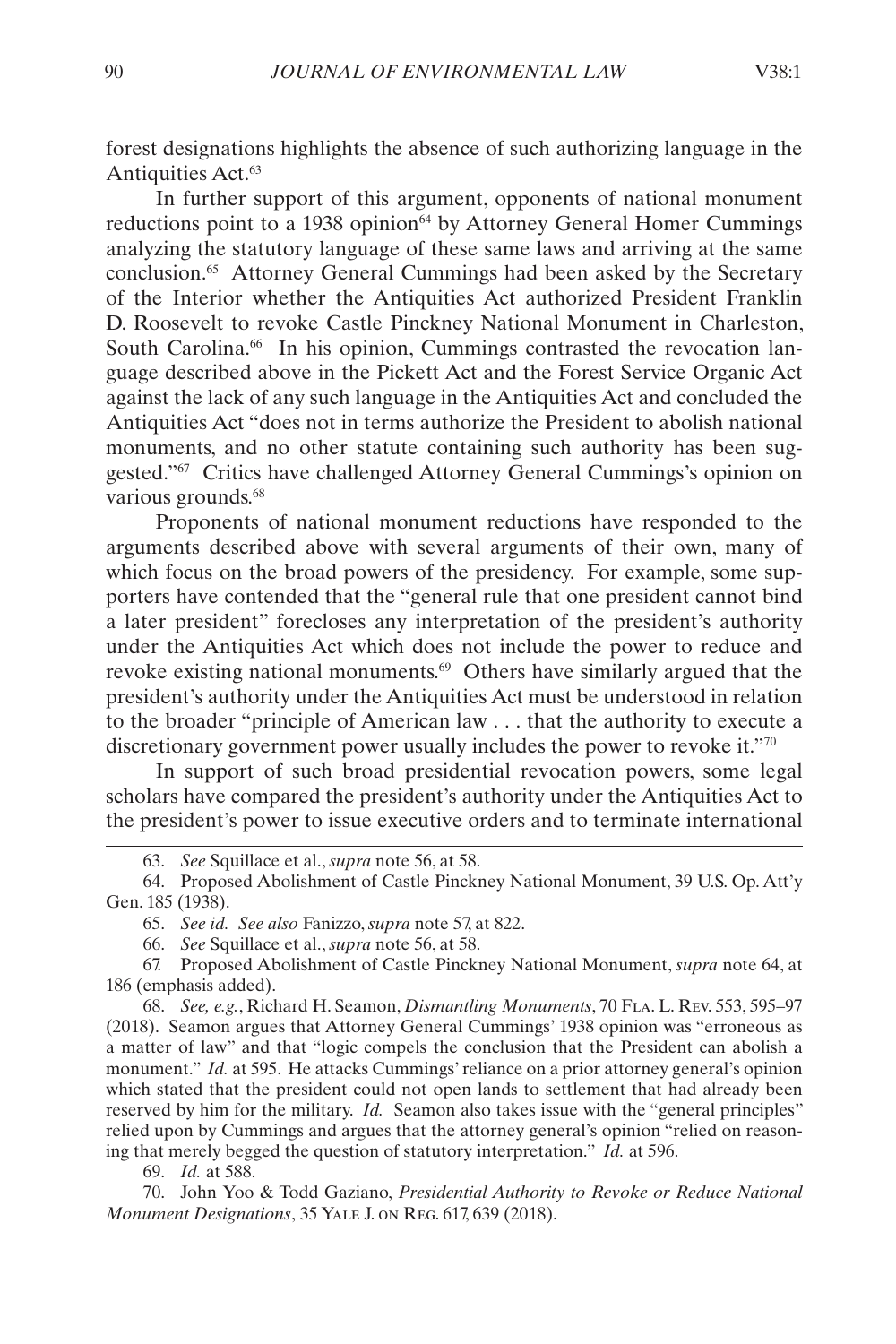agreements.71 These authors note that "presidents have always been understood to be able to revoke executive orders issued by their predecessors" and that "the president retains the traditional executive authority to unilaterally terminate treaties" with foreign countries.72 Those who support monument reductions argue the president must similarly be able to revoke national monument designations made by prior presidents and that any contrary interpretation of the Antiquities Act which limits presidential power would violate constitutional principles of equality among the three branches of government.73

In addition to the arguments described above about the generally broad nature of presidential powers, those who believe that the president has the power to reduce or revoke national monuments contend that the Supreme Court explicitly recognized this type of implied presidential authority in United States v. Midwest Oil Co.74 where Congress has acquiesced or otherwise failed to act. Midwest Oil involved a challenge to President Taft's temporary withdrawal of over three million acres of public land in Wyoming and California from existing mining laws in an attempt to safeguard future oil reserves in the west for the U.S. Navy.<sup>75</sup> The Pickett Act<sup>76</sup> had not yet been passed at the time of President Taft's withdrawal, and the plaintiffs in Midwest Oil challenged the president's actions as outside the scope of his constitutional authority, claiming that the Property Clause authorized Congress, not the president, to regulate public lands.77 The Supreme Court decisively rejected this argument, pointing to a long list of previous public land withdrawals by presidents in the absence of specific statutory authority.78 The court noted that in these situations "Congress did not repudiate the power claimed [by the President]" but instead

74. 236 U.S. 459 (1915).

77. *Midwest Oil Co.*, 236 U.S. at 468–69.

78. *Id.* at 469–71 (noting that, prior to the beginning of the case, previous presidents had issued a collective total of "99 Executive orders establishing or enlarging Indian reservations[,] 109 Executive orders establishing or enlarging military reservations [and] 44 Executive orders establishing bird reserves" despite lacking the specific statutory authority to take any of these actions).

<sup>71.</sup> *See id.* at 640–41*; see also* Seamon, *supra* note 68, at 588.

<sup>72.</sup> Seamon, *supra* note 68, at 588; Yoo & Gaziano, *supra* note 70, at 646.

<sup>73.</sup> *See* Yoo & Gaziano, *supra* note 70, at 641 (reasoning that an "operating principle of the Constitution is that any branch of government can reverse its earlier actions using the same process originally used"); *see also* Seamon, *supra* note 68, at 589 (arguing that "[i]f the President . . . could be bound by the acts of predecessors, the President would lose the coequality with Congress that the Constitution requires.").

<sup>75.</sup> *Id.* at 466–67. President Taft's Secretary of the Interior recommended the withdrawals after the Director of the Geological Survey submitted a report in 1909 describing the rapid increase in private mining claims in the western states and emphasizing the Director's fear that all of the remaining valuable oil reserves could fall into private ownership in a matter of months. Seamon, *supra* note 68, at 591 n.210.

<sup>76.</sup> Pickett Act, Pub. L. No. 303, 36 Stat. 847 (1910) (repealed 1976); *see supra* text accompanying notes 58–59.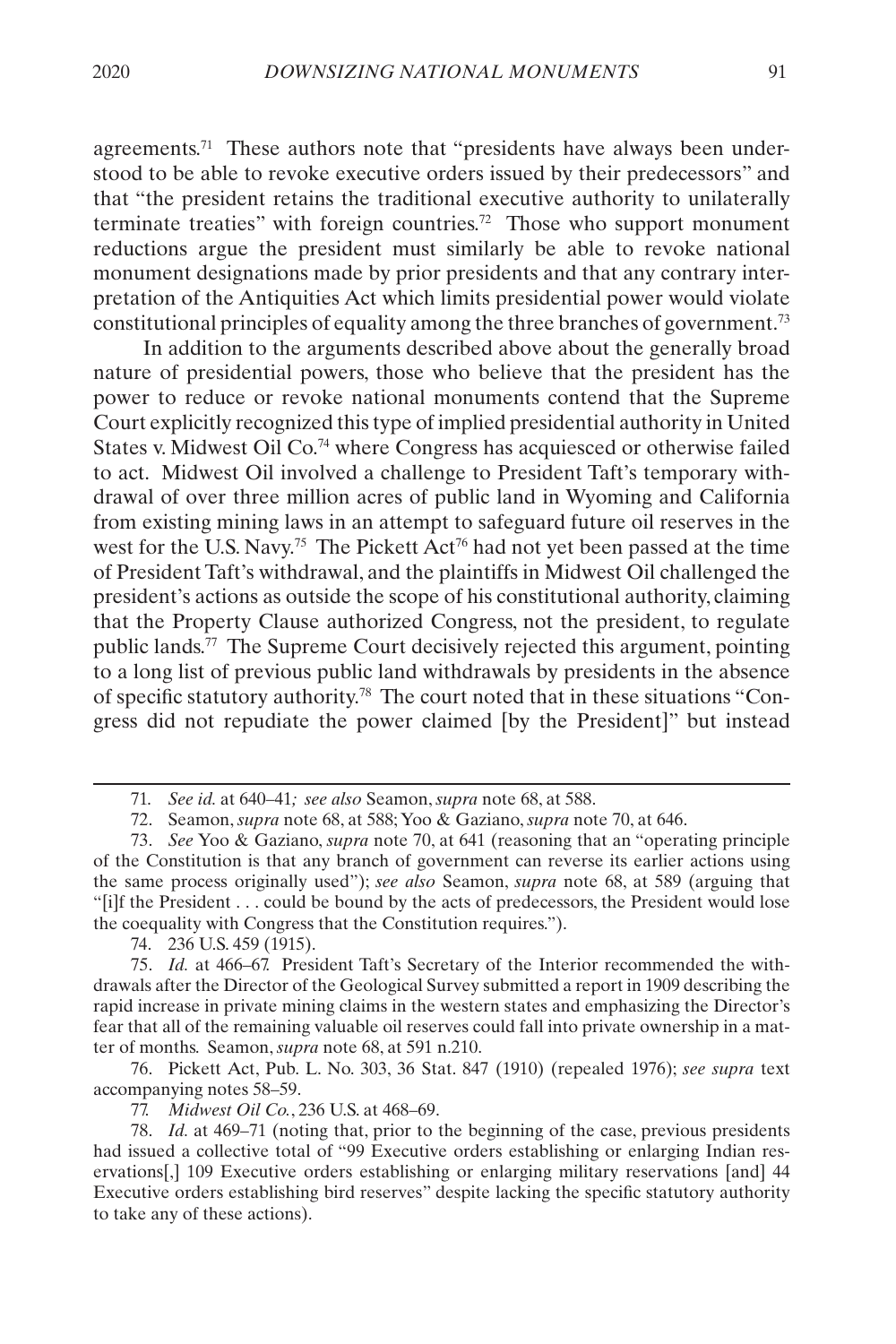"uniformly and repeatedly acquiesced" to the president's actions.<sup>79</sup> The court went on to explain that Congress's "acquiescence . . . operated as an implied grant of power" to the president, and upheld President Taft's withdrawal.<sup>80</sup>

Those in support of national monument reductions rely on Midwest Oil to argue that the president similarly has the implied power to reduce or revoke preexisting national monument designations because Congress has repeatedly acquiesced to presidents who have done so in the past.81 None of these decisions by previous presidents have ever been challenged in court, and proponents of monument reductions contend that Congress has implicitly recognized the president's authority to reduce national monuments by refusing to challenge these powers when the president has chosen to exercise them.<sup>82</sup>

In response, critics of monument reductions have pointed to Congress's passage of the Federal Land Policy Management Act<sup>83</sup> (FLPMA) in 1976 to argue that Congress has in fact repudiated, rather than acquiesced to, the president's implied authority to reduce preexisting national monuments under the Antiquities Act.84 In passing FLPMA, Congress consolidated and codified the powers of the executive branch regarding the management of federal public lands.85 FLPMA expressly stated that the Pickett Act and "the implied authority of the President to make withdrawals and reservations resulting from acquiescence of the Congress . . . are repealed."86 Section 204 of FLPMA required the Secretary of the Interior to follow new and specific withdrawal procedures when attempting to "make, modify, extend, or revoke withdrawals" of public lands.87 While FLPMA explicitly addressed the Pickett Act and other

82. *See id.* At least one scholar has also argued that a president's decision to reduce or revoke national monuments is not judicially reviewable as a threshold matter because such decisions are administrative rather than legislative in nature, and as a result do not raise separation of powers concerns. *See* Sorenson, *supra* note 27, at 35–36.

83. Federal Land Policy and Management Act of 1976, Pub. L. No. 94–579, 90 Stat. 2743 (1976) (codified primarily at 43 U.S.C. §§ 1701–1782 (2012 & Supp. V 2018)) [hereinafter FLPMA].

84. *See* Squillace et al., *supra* note 56, at 59–64.

85. *Id.* at 59.

86. FLPMA § 704(a). Section 704(a) of FLPMA explicitly states that Congress intended to overrule the congressional acquiescence endorsed by the court in *United States v. Midwest Oil Co.*, 236 U.S. 459 (1915), though debate remains among legal scholars over the extent to which the broader doctrine of congressional acquiescence survives.

87. *Id.* at § 204(a). Section 204 of FLPMA affords the Secretary of the Interior discretion in making certain emergency and small-scale withdrawals, but any withdrawals aggregating

<sup>79.</sup> *Id.* at 471.

<sup>80.</sup> *Id.* at 475.

<sup>81.</sup> *See* Yoo & Gaziano, *supra* note 70, at 659–60. These scholars point to a number of national monument reductions by prior presidents, including those by presidents Eisenhower (reduced Great Sand Dunes National Monument in Colorado by 25 percent), Truman (reduced Santa Rosa Island National Monument in Florida by almost 50 percent), and Taft (reduced his own Navajo National Monument in Arizona by about 89 percent). *Id.* The authors also note that presidents Taft, Wilson, and Coolidge collectively reduced Mount Olympus in Washington by almost half. *Id.*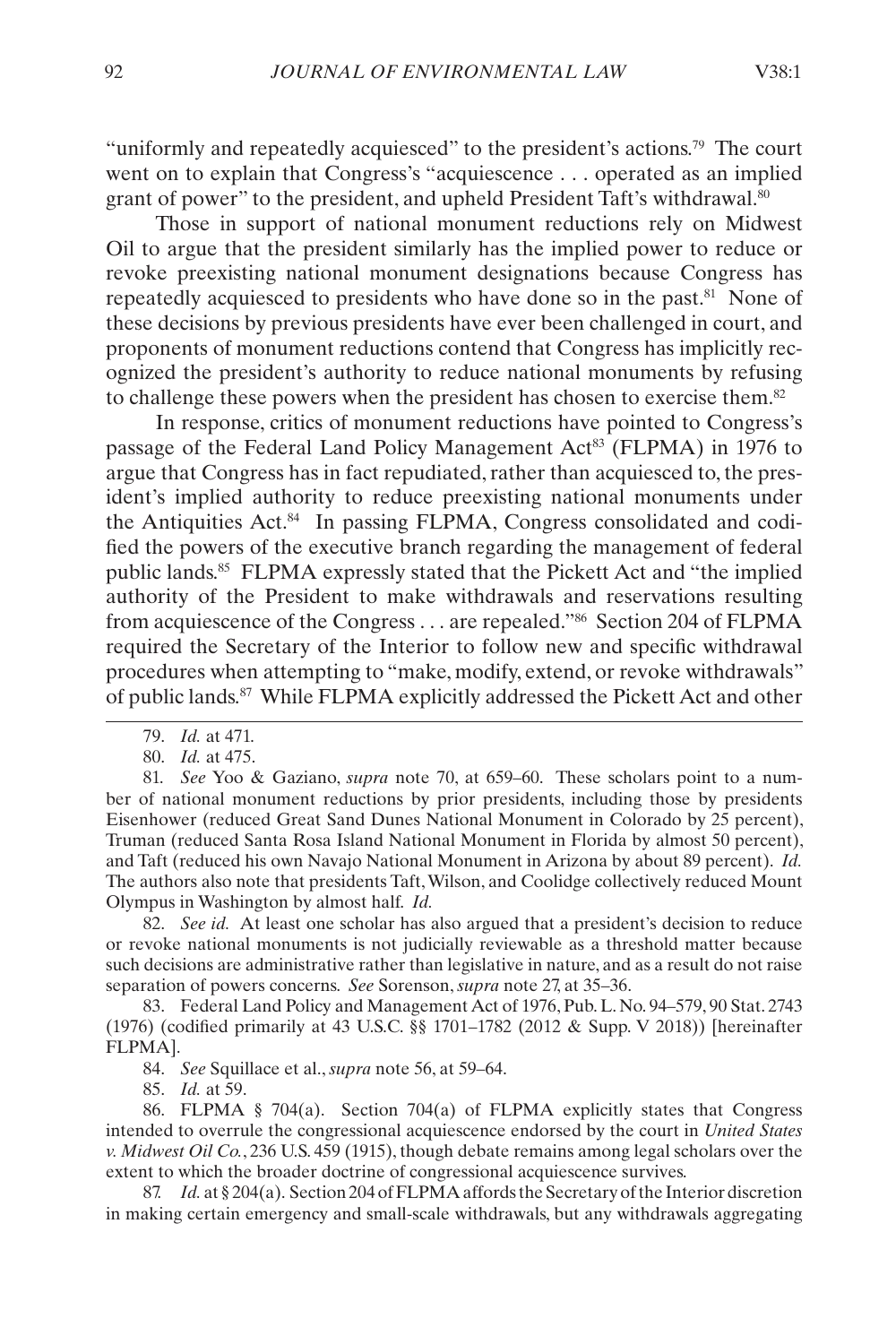executive powers relating to the management of public lands, it was noticeably silent on the president's authority with respect to reducing or revoking national monuments under the Antiquities Act.

Those who argue that presidents do not have the authority to diminish preexisting national monuments stress that Congress used FLPMA to eliminate certain presidential withdrawal powers and to provide procedures for future executive withdrawals, but that in doing so Congress intentionally chose not to add language to the Antiquities Act that would give the president the power to reduce or revoke national monuments.88 Critics of monument reductions maintain that Congress contemplated the issue of revocation authority in Section 204 of FLPMA,<sup>89</sup> and that the Act's silence on presidential authority under the Antiquities Act thus reflects a conscious choice on Congress's part not to provide the president with authority to reduce or revoke national monument designations, but to instead retain this authority for itself under the Property Clause.<sup>90</sup> Moreover, opponents of monument reductions note there have been no reductions to national monuments by presidents and thus no congressional acquiescence to such actions since FLPMA's passage in 1976.<sup>91</sup> Additionally, those opposed to monument reductions argue that FLPMA "codified federal policy to retain—rather than dispose of . . . federal public lands" and that this broader policy goal weighs against an interpretation of the Antiquities Act that would allow the president to reduce preexisting national monument protections.<sup>92</sup>

These issues have perhaps never been timelier than they are right now. As noted above, President Trump's recent reductions to the Bears Ears and Grand Staircase-Escalante national monuments in Utah represent the first attempt by a president to diminish a national monument since FLPMA was passed in 1976, overturning Midwest Oil and the doctrine of congressional acquiescence.<sup>93</sup> The lawsuits filed against President Trump's actions<sup>94</sup> similarly wade into uncharted legal territory; these cases could have profound implications on our country's national monuments for years to come.

92. *Id.* at 59; *see also* Fanizzo, *supra* note 57, at 792.

93. *See supra* notes 8–12, 86 and accompanying text.

94. Hopi Tribe v. Trump, No. 17-cv-2590, 2017 WL 6033876 (D.D.C. filed Dec. 4, 2017); Wilderness Soc'y. v. Trump, No. 17-cv-2587, 2017 WL 6015958 (D.D.C. filed Dec. 4, 2017).

five thousand acres or more must be published in the federal register and approved by both houses of Congress.

<sup>88.</sup> Squillace et al., *supra* note 56, at 59–61.

<sup>89.</sup> *See supra* note 87 and accompanying text.

<sup>90.</sup> *See* Squillace et al., *supra* note 56, at 59–60.

<sup>91.</sup> *See id.* at 65 (noting that President Trump's December 2017 reductions to the Bears Ears and Grand Staircase-Escalante national monuments represent the first attempt by a president to diminish preexisting national monuments since FLPMA was passed in 1976).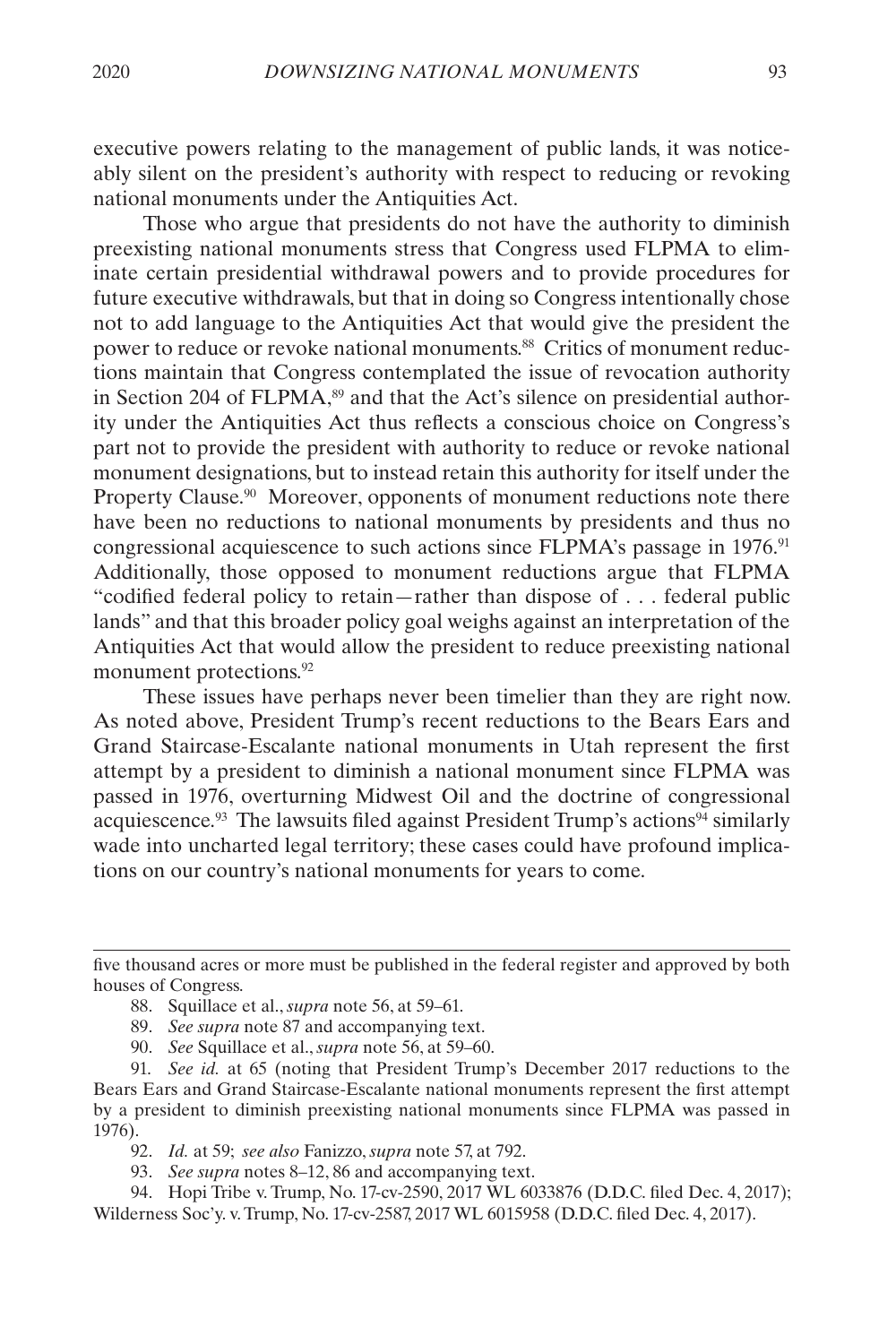### <span id="page-16-1"></span><span id="page-16-0"></span>II. Expanding Judicial Review: Courts Should Look to how Congress and the President Have Been Treated Historically in the Property Clause Context

As illustrated above, legitimate arguments exist both for and against interpreting the Antiquities Act to give the president the implied authority to reduce or revoke a preexisting national monument designation. Where it is unclear whether the authority to take a certain action lies with the president or with Congress, courts and legal scholars have often turned to the approach taken in Justice Jackson's famous concurrence analyzing executive power in Youngstown Sheet & Tube Co. v. Sawyer.<sup>95</sup> However, as discussed below, this framework of analysis is of limited utility to the debate about reducing national monuments.

In Youngstown, the Supreme Court considered a constitutional challenge to President Harry Truman's Executive Order directing the Secretary of Commerce to seize a large portion of the country's private steel mills.<sup>96</sup> A divided court held that President Truman's seizure order was unconstitutional, with Justice Jackson authoring a concurring opinion that provided a useful framework for analyzing executive power.<sup>97</sup> Justice Jackson divided his analysis of presidential power into three categories: first, cases where "the President acts pursuant to an express or implied authorization from Congress [and] his authority is at its maximum"; second, instances where "the President acts in absence of either a congressional grant or denial of authority" (commonly referred to as the "zone of twilight"); and third, situations where the president "takes measures incompatible with the expressed or implied will of Congress, [and] his power is at its lowest ebb."98 Justice Jackson concluded in Youngstown that President Truman's Executive Order fell into the third category because it was inconsistent with preexisting statutory policies regarding the seizure of private property and the government's power of eminent domain.<sup>99</sup>

- 97. *Id.* at 634–38 (Jackson, J., concurring).
- 98. *Id.* at 635–37.
- 99. *Id.* at 639–40.

<sup>95.</sup> 343 U.S. 579, 634 (1952) (Jackson, J., concurring); *see also* Michael J. Turner, *Fade to Black: The Formalization of Jackson's Youngstown Taxonomy by Hamadan and Medellin*, 58 Am. U. L. Rev. 665, 667 (2009) ("Although not initially adopted by the Court [in *Youngstown*,] Jackson's taxonomy is now recognized as the appropriate framework for analyzing nearly all executive action.").

<sup>96.</sup> *Youngstown*, 343 U.S. at 582.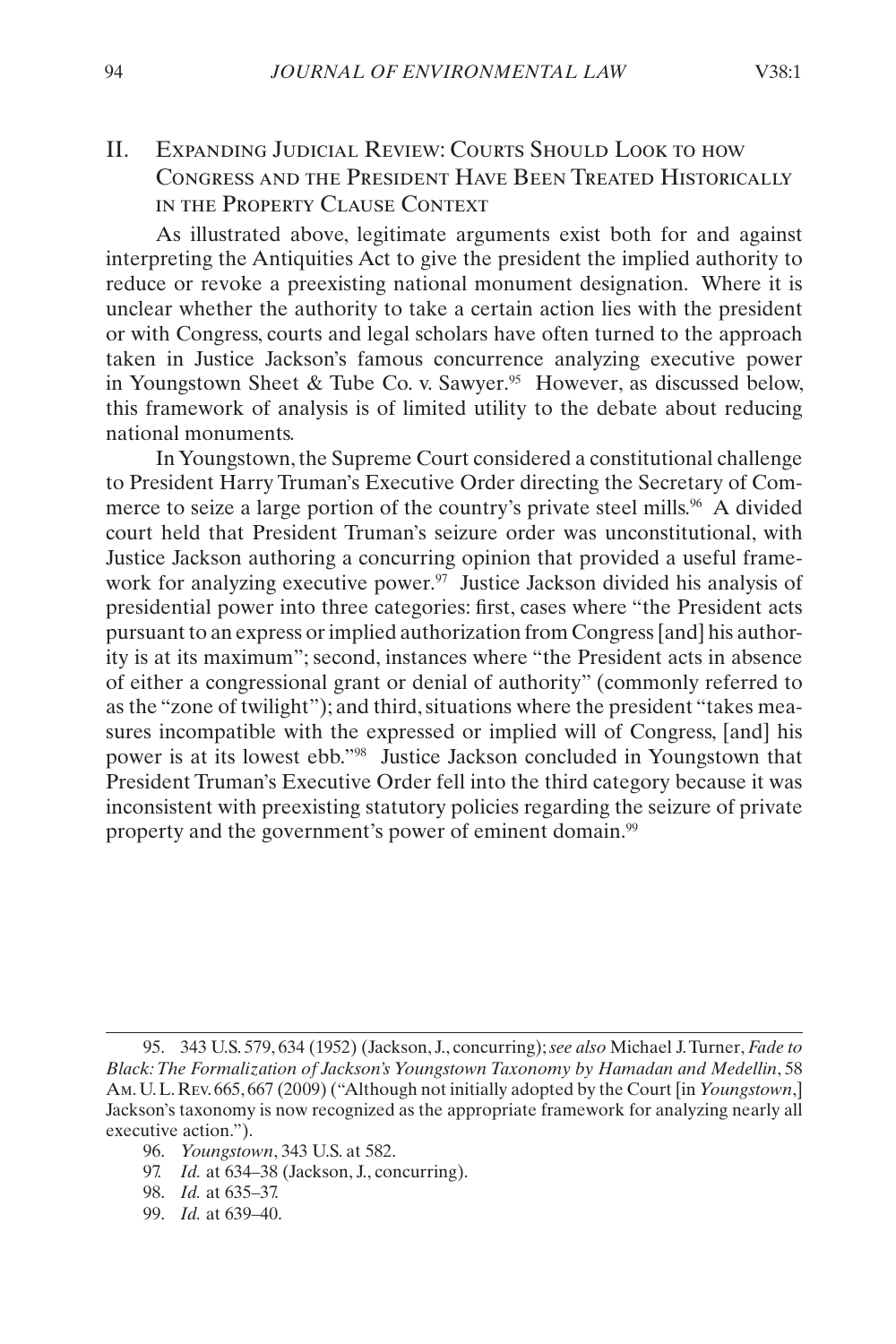Although some courts<sup>100</sup> and legal scholars<sup>101</sup> have embraced Justice Jackson's tripartite analysis of presidential power, others have criticized this framework as vague, open to multiple interpretations, and difficult to apply in practice.102 In his opinion, Justice Jackson acknowledged that his categorical approach to assessing executive power was limited to "a somewhat oversimplified grouping of practical situations."103 These limitations become apparent when one tries to analyze the national monuments issue described above using Justice Jackson's three-part taxonomy for presidential power, as a legitimate case may be made for placing the president's implied power to reduce national monuments into any of the three categories put forth by Justice Jackson. For example, some legal scholars have argued that the Antiquities Act operates as an implied authorization from Congress to reduce national monuments104 (invoking the first category of Justice Jackson's taxonomy), while others have argued that a president's attempt to reduce national monuments is incompatible with Congress's choice not to provide the president with such authority when passing FLPMA105 (and that the third category of Justice Jackson's approach thus applies). However, one could make a similarly strong case by appealing to the second of Justice Jackson's categories, the "zone of twilight," insofar as the Antiquities Act neither explicitly grants nor denies the power to reduce or revoke national monuments to the president.106 Justice Jackson's three-part framework for analyzing executive power is thus ill-suited to address the question of whether the president has the power to reduce national monuments under the Antiquities Act because such an action does not fit cleanly into any of the three categories which Justice Jackson puts forth.

<sup>100.</sup> *See* Dames & Moore v. Reagan, 433 U.S. 654, 661, 669 (1981) (asserting that Justice Jackson's concurrence from *Youngstown* "brings together as much combination of analysis and common sense as there is in this area" and that the court considered his framework for analyzing executive power to be "analytically useful"); *see also* Medellin v. Texas, 552 U.S. 491, 497 (2008) (recognizing that "Justice Jackson's familiar tripartite scheme provides the accepted framework for evaluating executive action").

<sup>101.</sup> *See* Turner, *supra* note 95 at 667 (explaining that since *Youngstown* was decided, "Justice Jackson's classification of the strength of executive power based on congressional action or inaction, his tripartite taxonomy, [has] dominated subsequent separation of powers jurisprudence").

<sup>102.</sup> *See* Edward T. Swaine, *The Political Economy of Youngstown*, 83 S. Cal. L. Rev. 263, 272 (2010) (arguing that "it has long been obvious that [Justice Jackson's] *Youngstown* framework was open to manipulation").

<sup>103.</sup> *Youngstown*, 343 U.S. at 635 (Jackson, J., concurring).

<sup>104.</sup> *See, e.g.*, Seamon, *supra* note 68, at 584 (arguing that "the [Antiquities] Act should be interpreted to impliedly authorize abolition" of national monuments, and that such an interpretation "enables the President to carry out the constitutional duty to take care that the Antiquities Act is faithfully executed").

<sup>105.</sup> Squillace et al., *supra* note 56, at 59–60.

<sup>106.</sup> *Youngstown*, 343 U.S. at 637 (Jackson, J., concurring); *see also supra* note 28,  $§$  320301(b).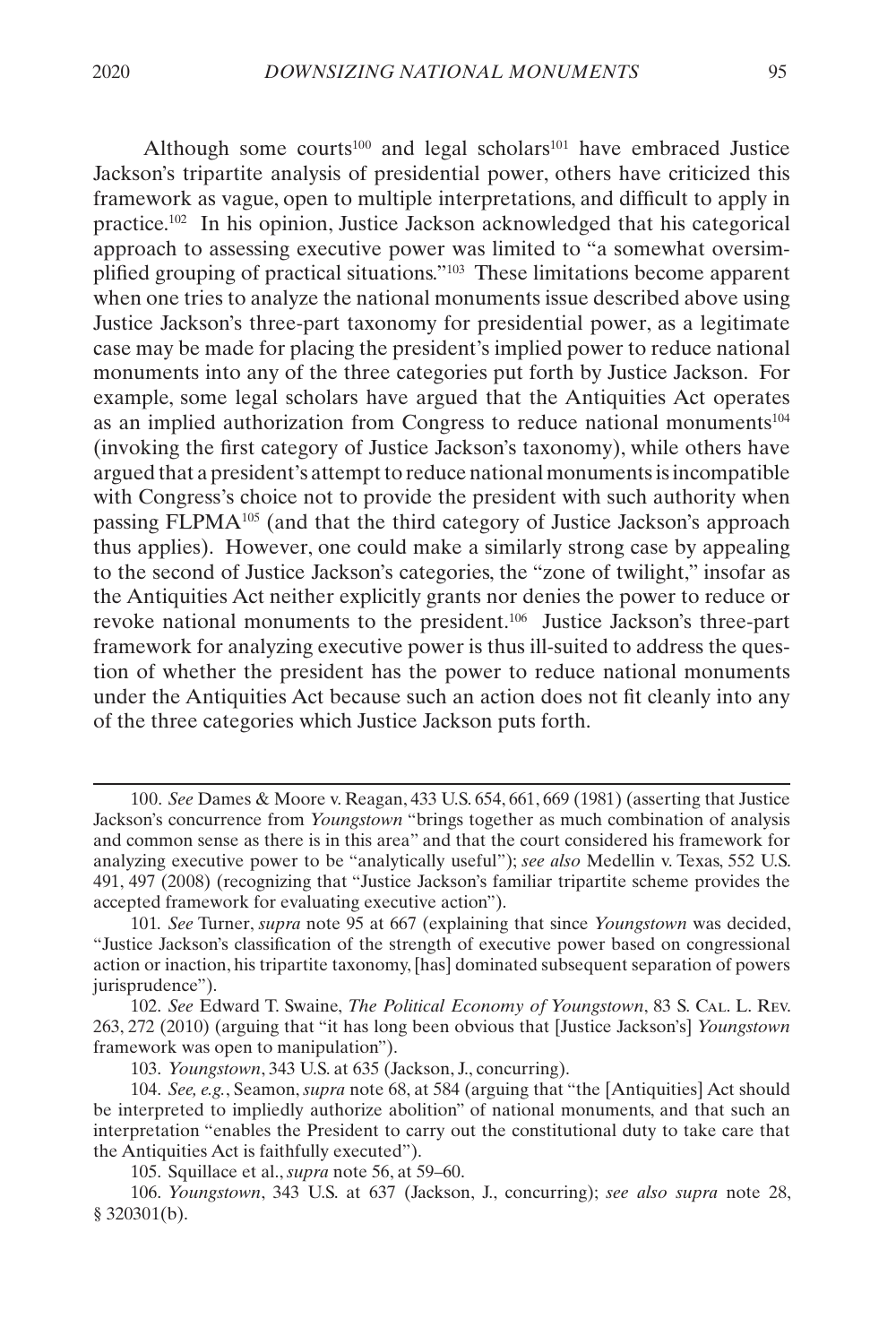<span id="page-18-0"></span>To obtain a properly holistic perspective on the issue of whether the president has the implied authority under the Antiquities Act to diminish preexisting national monument designations, one must begin by recognizing the limited utility of Justice Jackson's analytical framework from Youngstown. Courts and legal scholars considering this issue in the future should then expand upon the analyses described in Part [I](#page-6-1), above, by examining how presidents and Congress have been treated differently throughout our country's history in the Property Clause context. As discussed below, courts have historically afforded Congress significantly more deference than the president when regulating public lands or otherwise acting in the Property Clause context. To preserve traditional understandings of the separation of powers between Congress and the president, courts should thus resolve these tensions over the authority to regulate public lands, such as the current debate over the power to diminish national monuments, in favor of Congress.

#### A. *Courts Have Consistently Interpreted Congress's Powers in the Property Clause Context Broadly*

Courts have typically understood the Property Clause, which grants Congress the "[p]ower to dispose of and make all needful [r]ules and [r]egulations,"107 as giving immense power to Congress.108 The Hetch Hetchy Valley controversy was one of the earliest and perhaps most well-publicized examples of Congress's plenary authority in this area.109 The debate centered on Congress's passage of the Raker Act on December 3, 1913,<sup>110</sup> which authorized building the O'Shaughnessy Dam on the Tuolumne River in Yosemite National Park to provide a reliable source of water for San Francisco's growing population.111 The project fueled an intense public debate,112 but the dam was ultimately built. Moreover, the Supreme Court determined that Congress had acted within its proper authority in requiring the dam be operated solely by the city of San Francisco and its municipal agencies, based on Congress's plenary authority over the disposition of the federal public domain.113 Although the

109. *See, e.g.*, Brian E. Gray, *Hetch Hetchy and the Paradoxes of Restoration*, 13 Hastings W.-N.W. J. Envtl. L. & Pol'y 211, 212–17 (2007); *see also* Symposium, *Hetch Hetchy: To Drain or Not to Drain*, 57 Hastings L.J. 1261 (2006).

110. Raker Act, Pub. L. No. 63–41, 38 Stat. 242 (1913).

111. *See* BW—Park Ranger, National Park Service, *Remember Hetch Hetchy: The Raker Act and the Evolution of the National Park Idea* (Dec. 20, 2013), https://www.nps.gov/yose/ blogs/remember-hetch-hetchy-the-raker-act-and-the-evolution-of-the-national-park-idea. htm [https://perma.cc/296V-YPHP]; *see also* Symposium, *supra* note 109, at 1264.

112. *See* Gray, *supra* note 109, at 214–16. The Hetch Hetchy Valley controversy pitted Gifford Pinchot and those who supported his utilitarian approach to resource management against preservationists and environmental advocates such as John Muir. *Id.*

113. *See* United States v. City of San Francisco, 310 U.S. 16, 26–30 (1940) (prohibiting distribution of the dam's power through the privately held Pacific Gas & Electric Company

<sup>107.</sup> U.S. Const. art. IV, § 3, cl. 2.

<sup>108.</sup> *See* Peter A. Appel, *The Power of Congress "Without Limitation": The Property Clause and Federal Regulation of Private Property*, 86 Minn. L. Rev. 1 (2001).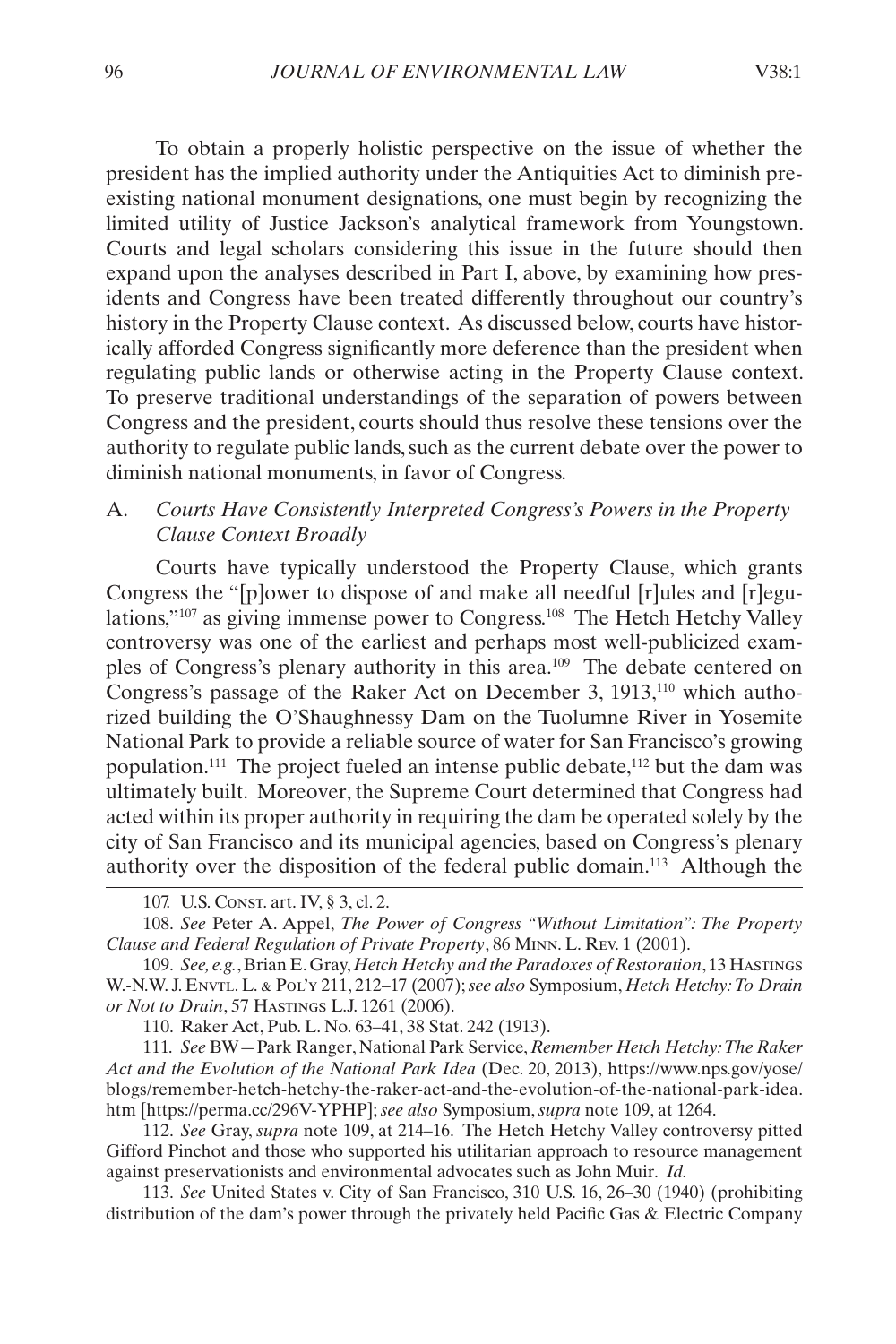Hetch Hetchy controversy may now be known best for having "planted a seed from which blossomed the modern environmental era,"114 the ultimate resolution allowing Congress to dictate Hetch Hetchy Valley's flooding and the city of San Francisco's operation of the dam underscores Congress's strong and well-established authority in the Property Clause context.

The Supreme Court further recognized Congress's broad authority to regulate public lands in a number of other significant decisions around this time, the first of these being Camfield v. United States.115 In Camfield, a group of private property owners in Colorado engaged in a clever scheme wherein each property owner erected a fence on his own private land, functionally enclosing about 20,000 acres of public lands for the exclusive use and benefit of the property owners.116 Congress had sought to prevent these types of exclusive enclosures of public lands by passing a law prohibiting the enclosure of public lands where the individual who built the enclosure had "no claim or color of title made or acquired in good faith" to the enclosed lands.117 The defendants in Camfield contended that their fences were built solely on private lands which were beyond the reach of Congress, but the Supreme Court firmly rejected this view, holding instead that Congress has the power under the Property Clause to regulate activities on private lands that substantially interfere with the public's ability to use and access public lands.118 In subsequent decisions, courts have continued to recognize Congress's expansive authority under the Property Clause to regulate activities on private lands that affect federal public lands.119

One of the most recent and influential Supreme Court decisions further recognizing Congress's plenary Property Clause authority is Kleppe v.

117. Act of Feb. 25, 1885, ch. 149, § 1, 23 Stat. 321 (codified at 43 U.S.C. § 1061 (2012)); *see also* Appel, *supra* note 108, at 63–64.

118. *Camfield*, 167 U.S. at 525 (reasoning that due to "the necessities of preventing the enclosure of public lands . . . the fence is clearly a nuisance, and . . . it is within the constitutional power of congress to order its abatement, notwithstanding [that removing the fence] may involve entry upon the lands of a private individual.").

119. *See, e.g*., United States v. Alford, 274 U.S. 264, 266–67 (1927) (upholding the constitutionality of a statute establishing criminal liability for those who set fires *near* public lands and fail to extinguish them); Minnesota v. Block, 660 F.2d 1240, 1249–50 (8th Cir. 1981) (finding that Congress acted within its authority under the Property Clause in restricting the use of motorboats and snowmobiles on nonfederal lands "that would threaten the designated purpose of federal lands."); *see also* Appel, *supra* note 108, at 61–66.

and holding that "Congress may constitutionally limit the disposition of the public domain to a manner consistent with its views of public policy").

<sup>114.</sup> Gray, *supra* note 109, at 216.

<sup>115.</sup> 167 U.S. 518 (1897).

<sup>116.</sup> *See id.* at 519–21. The individuals in *Camfield* owned and built fences upon all of the *odd*-numbered sections within the two townships in question in order to exclude public access to the *even*-numbered sections, which were owned by the United States. *See id.* at 521 for a helpful diagram of this enclosure scheme.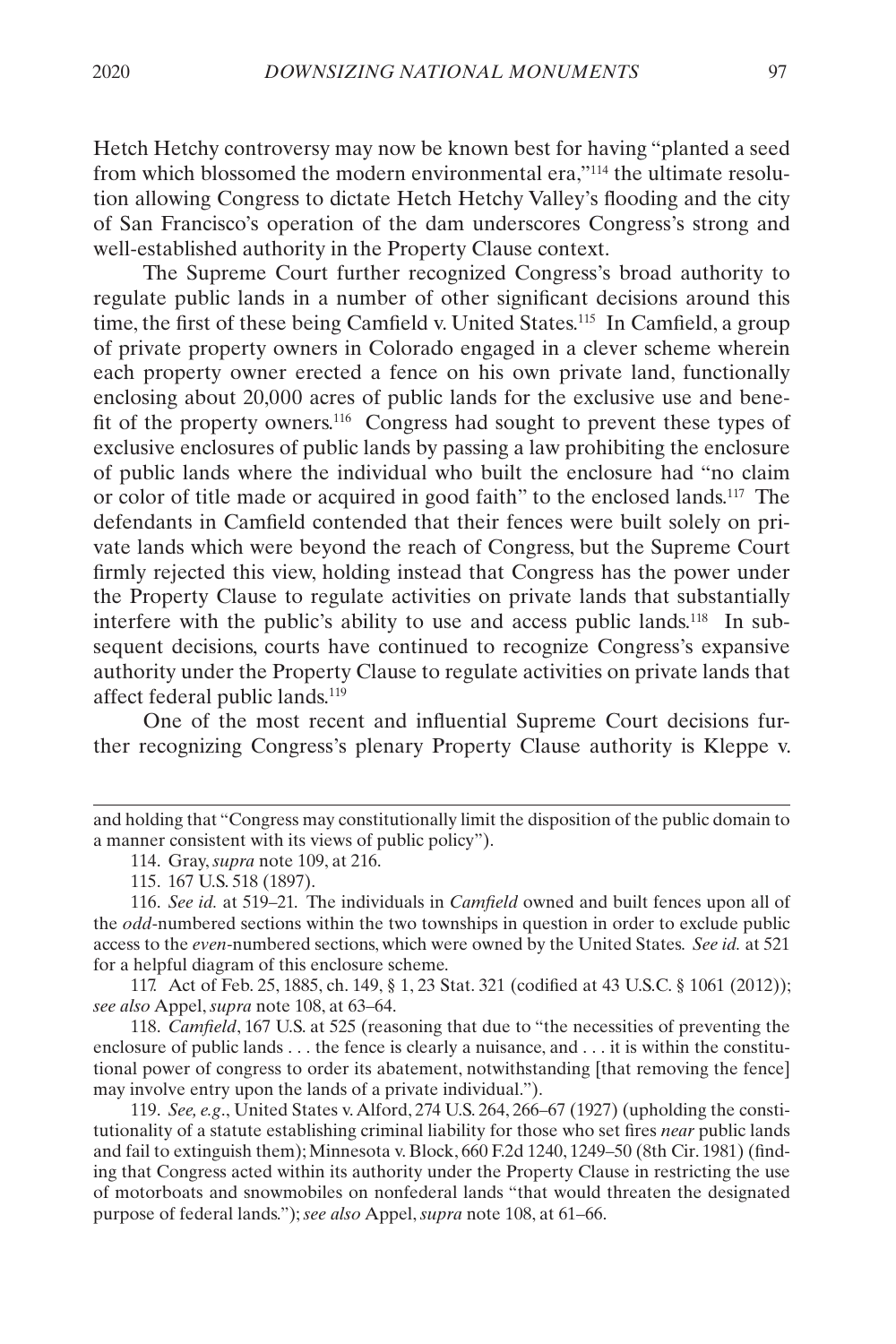<span id="page-20-0"></span>New Mexico.120 Kleppe involved a constitutional challenge by the State of New Mexico and others to Congress's passage and enforcement of the Wild Free-Roaming Horses and Burros Act,<sup>121</sup> which "protected from capture, branding, harassment, or death . . . all unbranded and unclaimed horses and burros on public lands."122 New Mexico's state laws took a different approach, authorizing the impoundment and auctioning of any stray horses found roaming the state's public lands.<sup>123</sup> New Mexico and the other plaintiffs in Kleppe challenged the federal government's protections for the horses and burros on the grounds that the animals were not sufficiently involved in interstate commerce to fall within Congress's reach.124 The Supreme Court rejected this argument and sided with Congress yet again, upholding the Wild Free-Roaming Horses and Burros Act as "a constitutional exercise of congressional power under the Property Clause."125 In extending Congress's Property Clause authority from the public land itself to the horses and burros occupying the land, the Court reiterated that "determinations under the Property Clause are entrusted primarily to the judgment of Congress."126

#### B. *Courts Have More Rigorously Questioned and Challenged the President's Powers in the Property Clause Context*

Unlike Congress, the president does not benefit from an established line of Supreme Court precedent expanding his authority in the Property Clause context.127 In fact, a thorough review of federal caselaw involving public lands reveals that attempts by prior presidents to act unilaterally in the Property Clause context are comparatively rare in our country's history. As demonstrated below, these infrequent efforts by prior presidents have been met with strong opposition,<sup>128</sup> which stands in stark contrast to the broad authority that courts have traditionally afforded to Congress under the Property Clause.<sup>129</sup>

One of the earliest and perhaps most interesting attempts by a president to assert his authority in the Property Clause context involved a dispute between President Thomas Jefferson and a prominent lawyer named Edward Livingston. The dispute concerned the ownership of a portion of a large

124. *See id.*

125. *Id.* at 546.

<sup>120.</sup> 426 U.S. 529 (1976).

<sup>121.</sup> *Id.* at 531–32.

<sup>122.</sup> Wild Free-Roaming Horses and Burros Act, Pub. L. No. 92–195, 85 Stat. 649 (codified as amended at 16 U.S.C. §§ 1331–1340 (2012)).

<sup>123.</sup> *See Kleppe*, 426 U.S. at 533.

<sup>126.</sup> *Id.* at 536. The Court paid special attention to the low thresholds established by the Property Clause's reference to Congress's power to make all "*needful*" regulations "*respecting*" the public lands. *Id.*; *see supra* note 28, § 320301(b) (emphasis added).

<sup>127.</sup> *Cf. supra* notes 116–26 and accompanying text (discussing Supreme Court decisions which recognized Congress's broad authority under the Property Clause).

<sup>128.</sup> *See infra* notes 131–64 and accompanying text.

<sup>129.</sup> *See* Appel, *supra* note 108, at 58.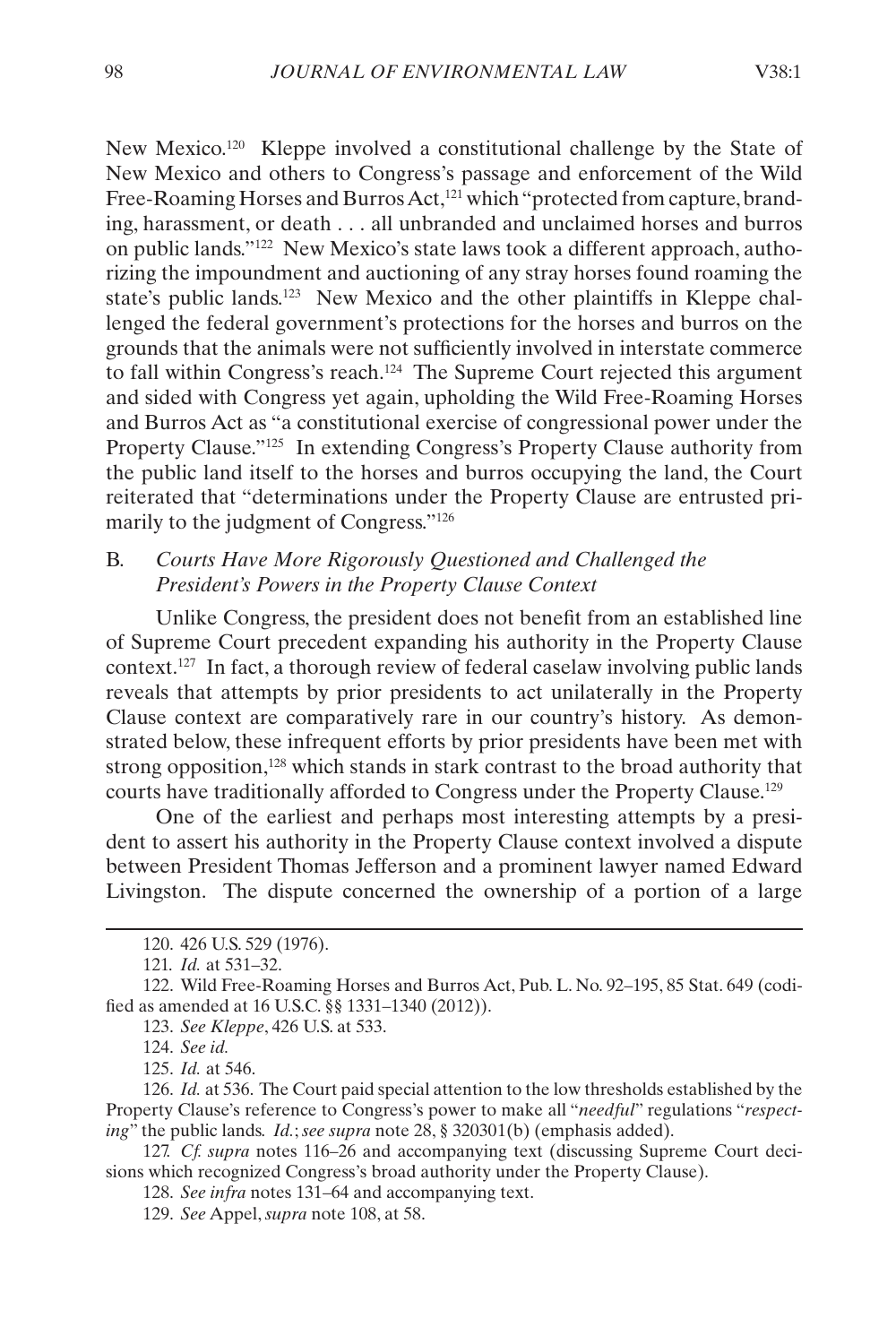"batture,"130 or sandbank, which had accumulated along the shores of the Mississippi River.<sup>131</sup> The land in question had been used by the public as a mooring spot for boats and other vessels since before Louisiana became a state, and the local residents had long considered the batture to be public property.132 In 1805, Livingston assisted a local property owner who held land adjacent to the riverbank in acquiring exclusive ownership of part of the batture by filing suit in the Superior Court for the Territory of Orleans.<sup>133</sup> Livingston secured an ownership interest in a portion of the batture for himself from his client and began making improvements on his share of the land almost immediately, including the construction of a canal and a levee.<sup>134</sup>

While local residents tried to protest Livingston's privatization of his portion of the batture by harassing and obstructing the laborers whom he hired to work on the land, Governor Claiborne of the Territory of Orleans was left with little legal recourse other than to ask President Jefferson to step in.<sup>135</sup> After Governor Claiborne made this request, President Jefferson attempted to establish federal ownership of the batture by directing his Secretary of State to instruct the U.S. Marshal for the Territory of Orleans to expel Livingston from the batture and to assert federal title to the land "using whatever force was necessary."136 Livingston was removed from the batture but persisted, suing both President Jefferson personally in the federal circuit court in Richmond137 as well as the federal marshal who removed him from the batture in the federal court in New Orleans.138 Livingston ultimately prevailed against the federal marshal in the latter case, with the court declaring the marshal's warrant invalid and returning title of the disputed land to Livingston.<sup>139</sup>

Livingston's other case against President Jefferson in Virginia, however, was eventually unsuccessful. The court in that case dismissed Livingston's claims on purely jurisdictional grounds under the applicable local trespass action rule140 and never explicitly ruled on whether President Jefferson had

<sup>130.</sup> The word "batture" is of French origin and has generally been understood to refer to certain areas where the riverbed has risen close to or above the water's surface level, and where a sandbank has begun to form. John A. Lovett, Comment, *Batture, Ordinary High Water, and the Louisiana Levee Servitude*, 69 Tul. L. Rev. 561, 568–70 (1994).

<sup>131.</sup> Ronan E. Degnan, *Livingston v. Jefferson—A Freestanding Footnote*, 75 Calif. L. Rev. 115, 116 (1987); *see also* John B. Boles, Jefferson: Architect of American Liberty 441–44 (2017).

<sup>132.</sup> Degnan, *supra* note 131, at 116.

<sup>133.</sup> *Id.*

<sup>134.</sup> *Id.;* 6 Dumas Malone, Jefferson and His Time: The Sage of Monticello 55–57 (1981).

<sup>135.</sup> *See* Degnan, *supra* note 131, at 117.

<sup>136.</sup> *Id.*

<sup>137.</sup> *See id.*; Livingston v. Jefferson, 15 F. Cas. 660 (C.C.D. Va. 1811) (No. 8411).

<sup>138.</sup> *See* Degnan, *supra* note 131, at 117, 124.

<sup>139.</sup> *See id.* at 124 n.34.

<sup>140.</sup> *See id.* at 122; *Livingston*, 15 F. Cas. at 663.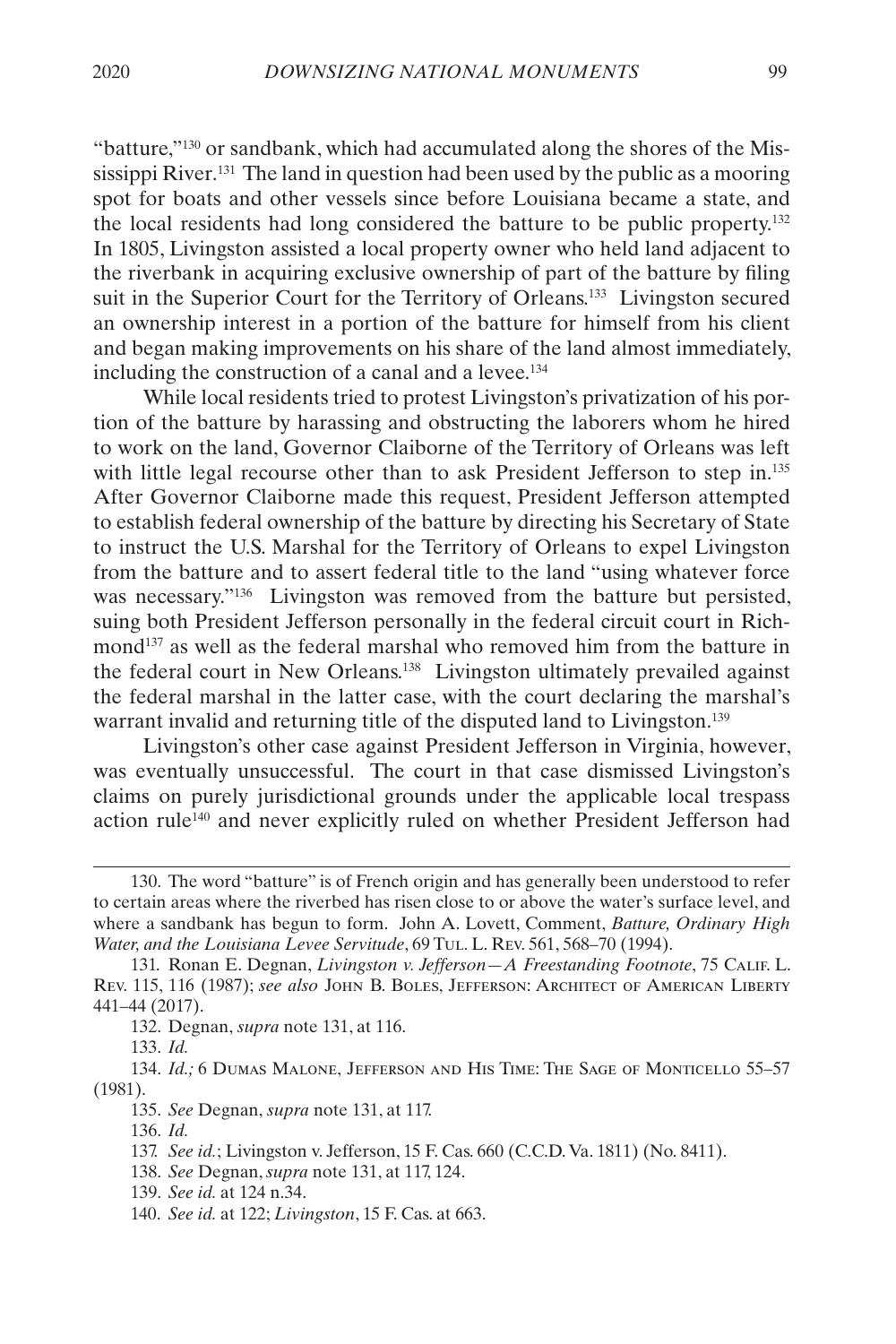exceeded his authority under the Property Clause.<sup>141</sup> Interestingly, Jefferson and Livingston publicly continued their dispute even after the court dismissed the case; both published lengthy public pamphlets detailing why Jefferson did or did not have the authority as president to seize Livingston's portion of the batture as he had.142 The resulting lack of any binding legal decision on the substantive issue of whether President Jefferson had the authority to seize the batture, coupled with the fact that Livingston ultimately acquired title to the lands in question, highlights the way in which the president's authority in the Property Clause context is far less established than that of Congress.<sup>143</sup>

Another dispute from the 19th century that further illustrates the president's weak and unsettled authority in the Property Clause context relative to Congress involved an attempt by President Zachary Taylor to remove groups of Native Americans from certain public lands in the Midwest and to prohibit them from continuing to use those public lands under preexisting treaties.144 On February 6, 1850, in response to growing concerns over conflicts between Indian tribes and white settlers in the Lake Superior area in northern Wisconsin, President Taylor signed the controversial 1850 Removal Order.145 The Order directed that the Chippewas Indians be physically removed from the lands in the Lake Superior area, which they had been granted the right to occupy by a treaty in 1842, and it revoked the tribe's usufructuary rights in the land acquired through a treaty in 1837 which included the tribe's rights to hunt, fish, and gather wild rice on the land.146

Many years later, President Taylor's Removal Order was challenged in multiple cases, which were consolidated in Lac Courte Oreilles Band of Lake Superior Chippewa Indians v. Voigt in the Seventh Circuit Court of Appeals.<sup>147</sup> In that case, the Seventh Circuit held President Taylor's Removal Order was invalid because the tribes had not violated the 1837 and 1842 treaties, despite the two treaties' favorable language granting the above rights to the Chippewa Indians "during the pleasure of the President" and "until required to remove

143. *See supra* note 127.

144. Lac Courte Oreilles Band of Lake Superior Chippewa Indians v. Voigt, 700 F.2d 341, 344-45 (7th Cir. 1983).

<sup>141.</sup> *Livingston*, 15 F. Cas. at 660–65.

<sup>142.</sup> *See* Boles, *supra* note 131, at 443–44; *see also* Malone, *supra* note 134, at 69–70. Jefferson published a ninety-one-page pamphlet summarizing his legal arguments for seizing the batture even *after* the case was dismissed in his favor, using the long title: *"The Proceedings of the Government of the United States, in Maintaining the Public Right to the Beach of the Mississippi, Adjacent to New-Orleans, Against the Intrusion of Edward Livingston." Id.* Livingston responded with a lengthy public pamphlet of his own. *See* Degnan, *supra* note 131, at 117 n.10.

<sup>145.</sup> *See id.* at 345–46; Colin Mustful, *Resisting Removal: The Removal Order of 1850*, Colin Mustful: History Through Fiction (Sept. 12, 2018), http://www.colinmustful.com/ resisting-removal-the-removal-order-of-1850 [https://perma.cc/ADF4-2W4G].

<sup>146.</sup> *See Voigt*, 700 F.2d at 346.

<sup>147.</sup> *See id.* at 343.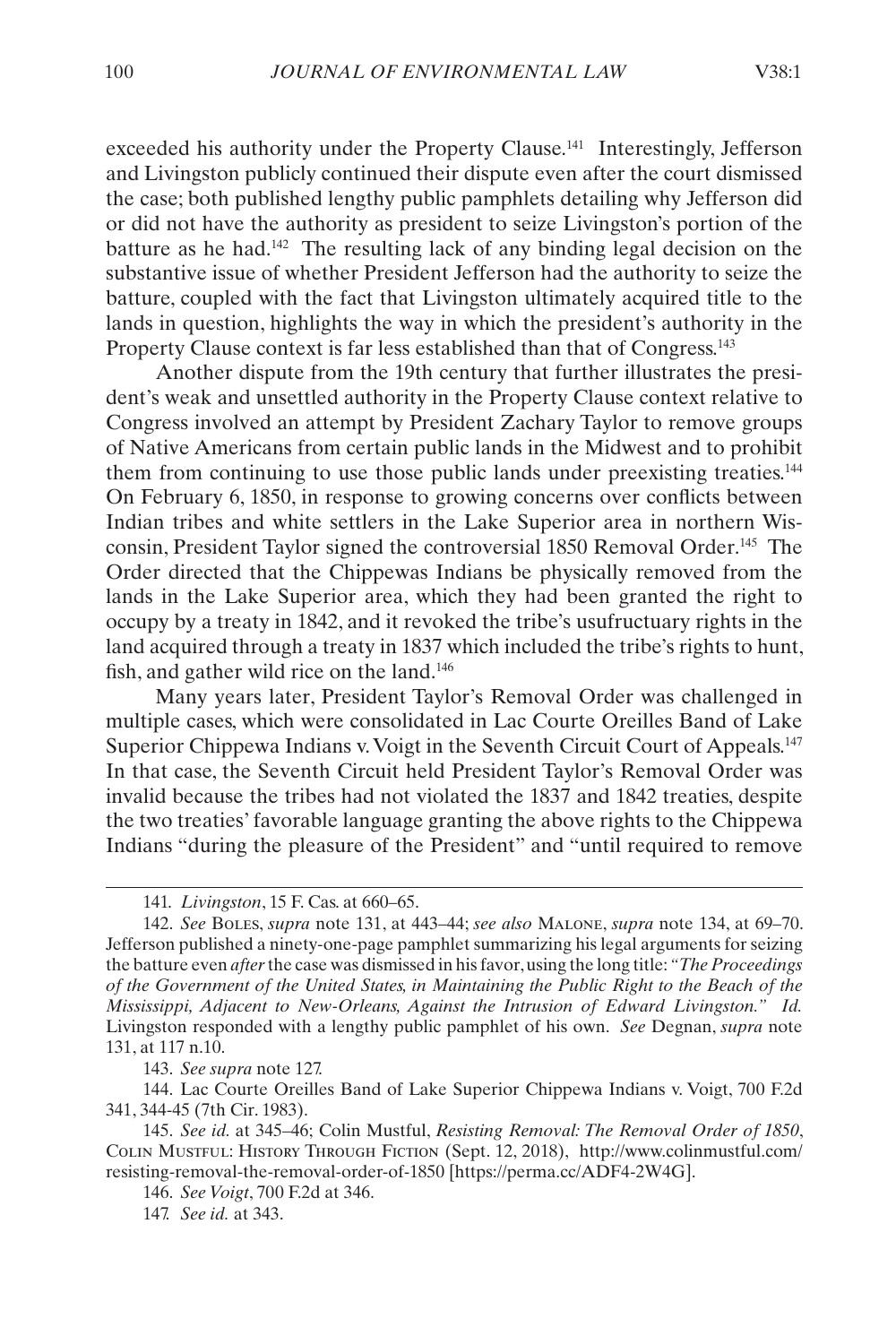by the President" respectively.<sup>148</sup> The court declined to view this language as support for the president's discretion to regulate the tribe's use and occupancy of the public lands, instead reasoning that the "language in the two treaties did not confer the unlimited discretion on the Executive that it appears to."149 The court also observed that the Indians were not "instrumental in causing disturbances with white settlers" as prohibited by the treaties and it reinstated the tribe's rights under both treaties.150 The court's willingness to reverse President Taylor's decisions regarding the Indians' rights to the public lands in the Lake Superior area despite the language of the treaties affording the president significant discretion further demonstrates the historically limited nature of the president's power in the Property Clause context.

The most recent and directly applicable example of the president's narrow authority when acting in the Property Clause context involves a thus far unsuccessful attempt by President Trump to lift protections against offshore oil and gas development put in place by President Obama in 2015 and 2016 on about 124 million acres in the Arctic Ocean and parts of the North Atlantic Coast.151 To prevent future drilling in these ecologically sensitive areas, President Obama used his authority under Section 12(a) of the Outer Continental Shelf Lands Act (OCSLA),<sup>152</sup> which provides the president with the power to "withdraw from disposition any of the unleased lands of the outer Continental Shelf."<sup>153</sup> Just like the Antiquities Act,<sup>154</sup> Section 12(a) of OCSLA delegates a limited portion of Congress's Property Clause authority to the president, granting him the power to withdraw public lands on the outer continental shelf from future disposal, but remaining silent on the authority to revoke such withdrawals.155 President Trump nevertheless attempted to rescind President Obama's withdrawals through an Executive Order on April 28, 2017, titled "Implementing an America-First Offshore Energy Strategy."156 Environmental groups sued,<sup>157</sup> challenging the president's order and making many of the same legal

152. 43 U.S.C. §§ 1331–1356(b) (2012).

153. *Id.* § 1341(a). The Act defines the "outer Continental Shelf" as "all submerged lands . . . subsoil and seabed" within the federal government's exclusive jurisdiction, which extends 200 miles off the coast to the edge of the United States' exclusive economic zone. *Id.* § 1331; *see also* Jayni Foley Hein, *Monumental Decisions: One-Way Levers Towards Preservation in the Antiquities Act and Outer Continental Shelf Lands Act*, 48 Lewis & Clark Envtl L. Rev. 125, 133 (2018).

154. *See supra* note 28.

155. 43 U.S.C. § 1341(a) (2012).

156. Exec. Order No. 13,795, 82 Fed. Reg. 20,815 (Apr. 28, 2017); *see also* Hein, *supra* note 153, at 128.

157. *See* League of Conservation Voters v. Trump, No. 3:17-cv-00101-SLG (D. Alaska

<sup>148.</sup> *Id.* at 351, 362.

<sup>149.</sup> *Id.* at 357 (emphasis added).

<sup>150.</sup> *Id.*

<sup>151.</sup> Coral Davenport, *Trump's Order to Open Arctic Waters to Oil Drilling Was Unlawful, Federal Judge Finds*, N.Y. Times (Mar. 30, 2019), https://www.nytimes.com/2019/03/30/climate/ trump-oil-drilling-arctic.html [https://perma.cc/SV5Z-5WTD].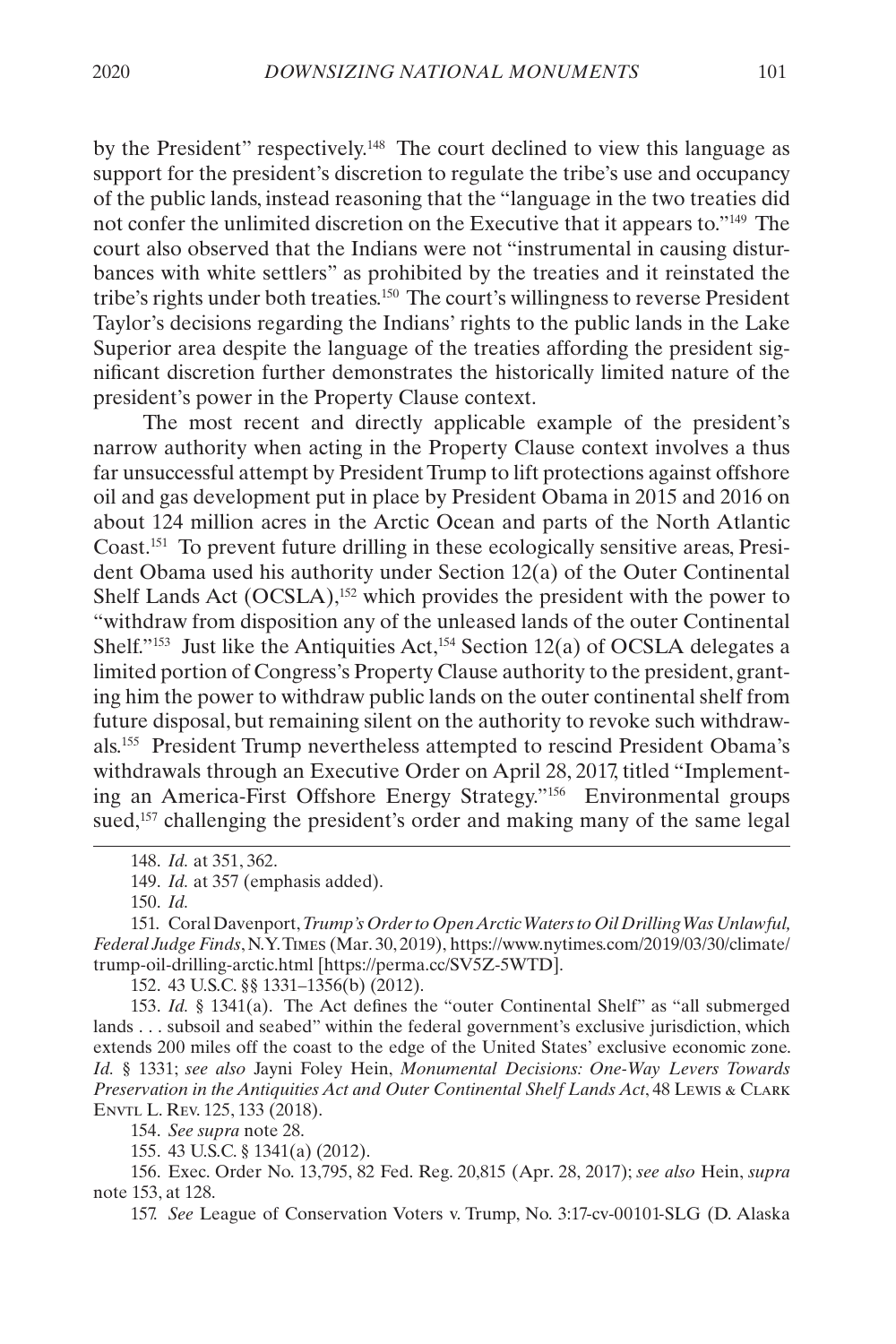<span id="page-24-0"></span>arguments discussed above relating to the president's authority to reduce or revoke national monuments.158

On March 29, 2019, the U.S. Federal District Court of Alaska hearing the case issued an order granting summary judgment in favor of the plaintiffs and against President Trump in a decision that both reaffirmed the broad authority exercised by President Obama in the first instance while framing President Trump's authority to undo these actions narrowly in the absence of specific statutory authorization.<sup>159</sup> The court held that President Trump's Executive Order attempting to revoke President Obama's prior withdrawals under OSCLA was "unlawful, as it exceeded the president's authority under Section 12(a) of OSCLA."160 The court further explained its reasoning in terms that apply with equal force to the Antiquities Act, asserting that "Congress's silence in Section  $12(a)$  as to according the President revocation authority was likely purposeful; had Congress intended to grant the President revocation authority, it could have done so explicitly, as it had previously done."161 The court also noted its approval of several arguments described above<sup>162</sup> which are shared by those opposed to national monument reductions, such as the significance of explicit revocation provisions in other federal public lands laws163 and the Attorney General opinions interpreting their relevance.164 While the decision is likely to be appealed to the Ninth Circuit,<sup>165</sup> the District Court's order lends strong support to the arguments described in Part [I](#page-6-1), above, regarding the significance of the Antiquities Act's silence on a president's authority to reduce or revoke national monuments.

### <span id="page-24-1"></span>III. Applying the History of the Property Clause to Reducing National Monuments

Where then, does this leave us? As explained in Part [II](#page-16-1), a thorough review of federal caselaw concerning the Property Clause demonstrates that courts have afforded Congress, rather than the president, significant discretion with

filed May 3, 2017).

<sup>158.</sup> *Id.*; *see also supra* notes 55–92 and accompanying text.

<sup>159.</sup> Order re Motions for Summary Judgment, League of Conservation Voters v. Trump, No. 3:17-cv-00101-SLG (D. Alaska filed May 3, 2017), ECF No. 80.

<sup>160.</sup> *Id.* at 30.

<sup>161.</sup> *Id.* at 23.

<sup>162.</sup> *See supra* notes 86–87 and accompanying text.

<sup>163.</sup> *See supra* note 159, at 20–22. The court was persuaded by the plaintiffs' arguments contrasting OSCLA Section 12(a)'s silence on revoking withdrawals under the Act with the unambiguous revocation provisions in the Pickett Act, the Forest Service Organic Act, and a 1935 Act regarding use of the Rio Grande river. *Id.* at 22.

<sup>164.</sup> *See id.* at 24–25 n.79. The court also recognized the importance of multiple opinions by Attorneys General which concluded that revocation authority must be made explicit, including Attorney General Cummings' 1938 opinion regarding the proposed abolishment of Castle Pinckney National Monument. *See supra* note 64.

<sup>165.</sup> *See* Davenport, *supra* note 151.